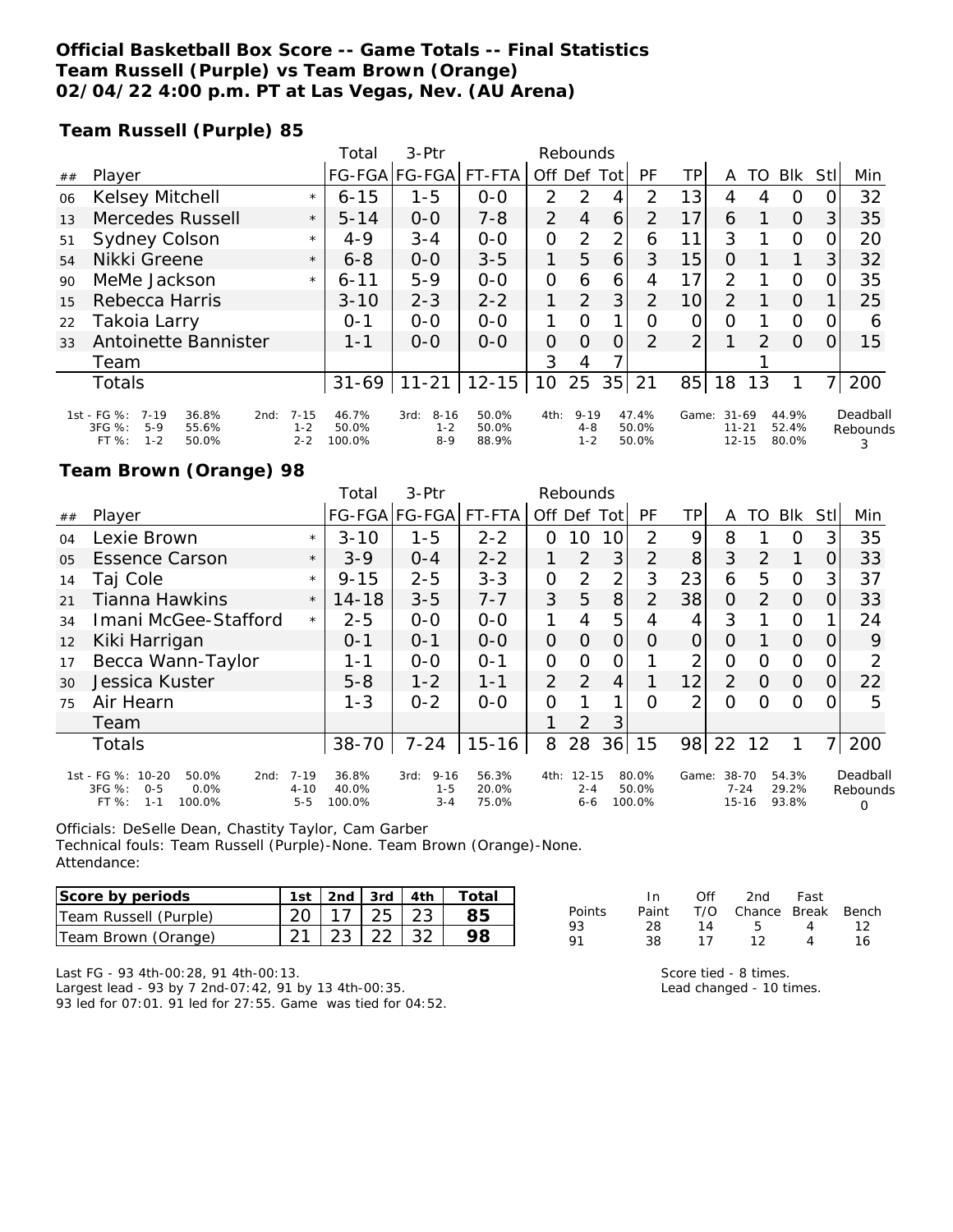### **Team Russell (Purple) vs Team Brown (Orange) 02/04/22 4:00 p.m. PT at Las Vegas, Nev. (AU Arena) 1st PERIOD Play-by-Play (Page 1)**

| HOME TEAM: Team Brown (Orange)          | Time  | Score       |                | Margin VISITORS: Team Russell (Purple) |
|-----------------------------------------|-------|-------------|----------------|----------------------------------------|
| GOOD! LAYUP by Taj Cole [PNT]           | 09:44 | $2 - 0$     | H <sub>2</sub> |                                        |
|                                         | 09:34 |             |                | <b>TURNOVR by Kelsey Mitchell</b>      |
| STEAL by Taj Cole                       | 09:31 |             |                |                                        |
| GOOD! JUMPER by Essence Carson          | 09:20 | $4-0$       | H 4            |                                        |
| ASSIST by Imani McGee-Stafford          | 09:20 |             |                |                                        |
| REBOUND (DEF) by Tianna Hawkins         | 09:07 |             |                | MISSED JUMPER by MeMe Jackson          |
| MISSED 3 PTR by Lexie Brown             | 08:45 |             |                | REBOUND (DEF) by Mercedes Russell      |
|                                         | 08:33 |             |                | <b>TURNOVR by Kelsey Mitchell</b>      |
| STEAL by Lexie Brown                    | 08:31 |             |                |                                        |
| MISSED LAYUP by Lexie Brown             | 08:29 |             |                | REBOUND (DEF) by Mercedes Russell      |
|                                         | 08:21 | $4 - 3$     | H <sub>1</sub> | GOOD! 3 PTR by MeMe Jackson            |
|                                         | 08:21 |             |                | <b>ASSIST by Kelsey Mitchell</b>       |
| MISSED JUMPER by Imani McGee-Stafford   | 08:02 |             |                | REBOUND (DEF) by MeMe Jackson          |
| REBOUND (DEF) by Tianna Hawkins         | 07:48 |             |                | MISSED JUMPER by Mercedes Russell      |
| TURNOVR by Taj Cole                     | 07:42 |             |                |                                        |
|                                         | 07:40 |             |                | STEAL by Nikki Greene                  |
| FOUL by Tianna Hawkins (P1T1)           | 07:37 |             |                | MISSED FT SHOT by Mercedes Russell     |
|                                         | 07:37 |             |                | REBOUND (OFF) by (DEADBALL)            |
|                                         | 07:37 | $4 - 4$     | T <sub>1</sub> | GOOD! FT SHOT by Mercedes Russell      |
| SUB IN: Kiki Harrigan                   | 07:37 |             |                |                                        |
| SUB OUT: Imani McGee-Stafford           | 07:37 |             |                |                                        |
|                                         |       | 07:37 \$ 13 |                |                                        |
| MISSED LAYUP by Lexie Brown             | 07:18 |             |                | REBOUND (DEF) by Nikki Greene          |
|                                         | 07:06 | $4 - 6$     | V <sub>2</sub> | GOOD! JUMPER by Kelsey Mitchell        |
|                                         |       |             |                |                                        |
| MISSED 3 PTR by Essence Carson          | 06:55 |             |                | REBOUND (DEF) by Sydney Colson         |
| REBOUND (DEF) by Lexie Brown            | 06:48 |             | T <sub>2</sub> | MISSED 3 PTR by Sydney Colson          |
| GOOD! JUMPER by Taj Cole                | 06:33 | $6 - 6$     |                |                                        |
| FOUL by Essence Carson (P1T2)           | 06:19 |             |                |                                        |
| SUB IN: Imani McGee-Stafford            | 06:19 |             |                |                                        |
| SUB IN: Jessica Kuster                  | 06:19 |             |                |                                        |
| SUB OUT: Essence Carson                 | 06:19 |             |                |                                        |
| SUB OUT: Tianna Hawkins                 | 06:19 |             |                |                                        |
|                                         |       | 06:19P13    |                |                                        |
|                                         | 06:16 | $6 - 9$     | V <sub>3</sub> | GOOD! 3 PTR by Kelsey Mitchell         |
|                                         | 06:16 |             |                | <b>ASSIST by Mercedes Russell</b>      |
| TURNOVR by Kiki Harrigan                | 05:56 |             |                |                                        |
|                                         | 05:56 |             |                | SUB IN: Rebecca Harris                 |
|                                         | 05:56 |             |                | SUB OUT: Kelsey Mitchell               |
| REBOUND (DEF) by Imani McGee-Stafford   | 05:40 |             |                | MISSED JUMPER by Mercedes Russell      |
| MISSED 3 PTR by Taj Cole                | 05:22 |             |                | REBOUND (DEF) by (TEAM)                |
| SUB IN: Air Hearn                       | 05:18 |             |                |                                        |
| SUB OUT: Taj Cole                       | 05:18 |             |                |                                        |
| REBOUND (DEF) by Lexie Brown            | 05:06 |             |                | MISSED JUMPER by Sydney Colson         |
| GOOD! LAYUP by Imani McGee-Stafford [PN | 04:54 | $8 - 9$     | V <sub>1</sub> |                                        |
| <b>ASSIST by Lexie Brown</b>            | 04:54 |             |                |                                        |
|                                         | 04:40 |             |                | MISSED JUMPER by Nikki Greene          |
|                                         | 04:40 |             |                | REBOUND (OFF) by (TEAM)                |
|                                         | 04:37 |             |                | TIMEOUT media                          |
| SUB IN: Taj Cole                        | 04:37 |             |                | SUB IN: Kelsey Mitchell                |
| SUB OUT: Lexie Brown                    | 04:37 |             |                | SUB OUT: Sydney Colson                 |
|                                         | 04:34 |             |                | TURNOVR by Nikki Greene                |
| STEAL by Taj Cole                       | 04:33 |             |                |                                        |
| GOOD! JUMPER by Air Hearn               | 04:14 | $10-9$      | H 1            |                                        |
|                                         | 04:01 | $10 - 12$   | V <sub>2</sub> | GOOD! 3 PTR by MeMe Jackson            |
|                                         | 04:01 |             |                | <b>ASSIST by Kelsey Mitchell</b>       |
| MISSED 3 PTR by Air Hearn               | 03:48 |             |                | REBOUND (DEF) by Mercedes Russell      |
| REBOUND (DEF) by Air Hearn              | 03:37 |             |                | MISSED JUMPER by Mercedes Russell      |
| MISSED 3 PTR by Air Hearn               | 03:12 |             |                | REBOUND (DEF) by Rebecca Harris        |
| REBOUND (DEF) by Jessica Kuster         | 02:57 |             |                | MISSED JUMPER by Mercedes Russell      |
| GOOD! JUMPER by Jessica Kuster          | 02:44 | $12 - 12$   | T <sub>3</sub> |                                        |
|                                         |       |             |                |                                        |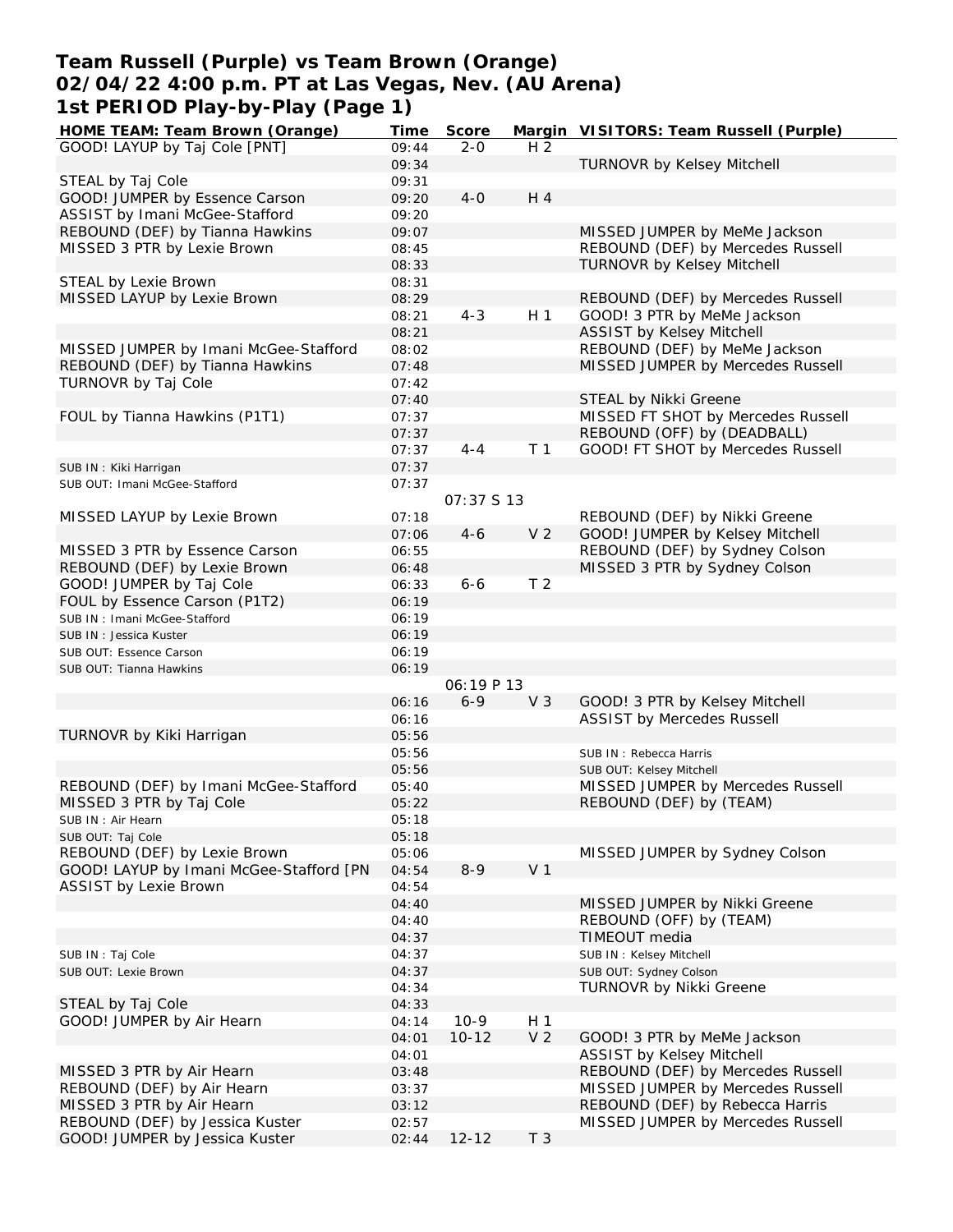## **Team Russell (Purple) vs Team Brown (Orange) 02/04/22 4:00 p.m. PT at Las Vegas, Nev. (AU Arena) 1st PERIOD Play-by-Play (Page 2)**

| HOME TEAM: Team Brown (Orange)        | Time  | Score                          |                | Margin VISITORS: Team Russell (Purple) |
|---------------------------------------|-------|--------------------------------|----------------|----------------------------------------|
| REBOUND (DEF) by Imani McGee-Stafford | 02:37 |                                |                | MISSED 3 PTR by MeMe Jackson           |
| MISSED LAYUP by Imani McGee-Stafford  | 02:11 |                                |                | REBOUND (DEF) by Kelsey Mitchell       |
| REBOUND (DEF) by Jessica Kuster       | 02:05 |                                |                | MISSED LAYUP by Kelsey Mitchell        |
|                                       | 02:03 |                                |                | FOUL by Mercedes Russell (P1T1)        |
| SUB IN : Lexie Brown                  | 02:03 |                                |                | SUB IN: Sydney Colson                  |
| SUB IN: Tianna Hawkins                | 02:03 |                                |                | SUB IN: Takoia Larry                   |
| SUB IN: Essence Carson                | 02:03 |                                |                | SUB OUT: MeMe Jackson                  |
| SUB OUT: Kiki Harrigan                | 02:03 |                                |                | SUB OUT: Nikki Greene                  |
| SUB OUT: Air Hearn                    | 02:03 |                                |                |                                        |
| SUB OUT: Imani McGee-Stafford         | 02:03 |                                |                |                                        |
|                                       |       | 02:03 P 14                     |                |                                        |
| GOOD! LAYUP by Tianna Hawkins [PNT]   | 01:54 | $14 - 12$                      | H <sub>2</sub> |                                        |
| <b>ASSIST by Essence Carson</b>       | 01:54 |                                |                |                                        |
|                                       | 01:30 | $14 - 15$                      | V <sub>1</sub> | GOOD! 3 PTR by Sydney Colson           |
|                                       | 01:30 |                                |                | ASSIST by Kelsey Mitchell              |
| MISSED LAYUP by Essence Carson        | 01:12 |                                |                |                                        |
| REBOUND (OFF) by Tianna Hawkins       | 01:12 |                                |                |                                        |
| GOOD! TIP-IN by Tianna Hawkins [PNT]  | 01:09 | $16 - 15$                      | H <sub>1</sub> |                                        |
|                                       | 00:57 |                                |                | TURNOVR by Takoia Larry                |
| STEAL by Lexie Brown                  | 00:56 |                                |                |                                        |
| GOOD! JUMPER by Jessica Kuster        | 00:46 | $18 - 15$                      | $H_3$          |                                        |
| <b>ASSIST by Lexie Brown</b>          | 00:46 |                                |                |                                        |
| GOOD! FT SHOT by Jessica Kuster       | 00:41 | $19 - 15$<br><i>00:41 S 30</i> | H 4            | FOUL by Sydney Colson (P1T2)           |
|                                       | 00:40 |                                |                | MISSED 3 PTR by Kelsey Mitchell        |
|                                       | 00:40 |                                |                | REBOUND (OFF) by (TEAM)                |
|                                       | 00:29 |                                |                | MISSED 3 PTR by Rebecca Harris         |
|                                       | 00:29 |                                |                | REBOUND (OFF) by Mercedes Russell      |
|                                       | 00:22 | $19 - 17$                      | H <sub>2</sub> | GOOD! LAYUP by Mercedes Russell [PNT]  |
| GOOD! LAYUP by Taj Cole [PNT]         | 00:06 | $21 - 17$                      | $H_4$          |                                        |
| ASSIST by Jessica Kuster              | 00:06 |                                |                |                                        |
|                                       | 00:02 | $21 - 20$                      | H <sub>1</sub> | GOOD! 3 PTR by Rebecca Harris          |
|                                       | 00:02 |                                |                | ASSIST by Sydney Colson                |

### Team Brown (Orange) 21, Team Russell (Purple) 20

|                                              | In. | Off | 2nd     | Fast |                         |
|----------------------------------------------|-----|-----|---------|------|-------------------------|
| 1st period-only Paint T/O Chance Break Bench |     |     |         |      |                         |
| Team Russell (Purple) 2                      |     |     | 1 2 0 3 |      | Score tied - 3 times.   |
| Team Brown (Orange) 10                       |     |     | 7 2 0   |      | Lead changed - 6 times. |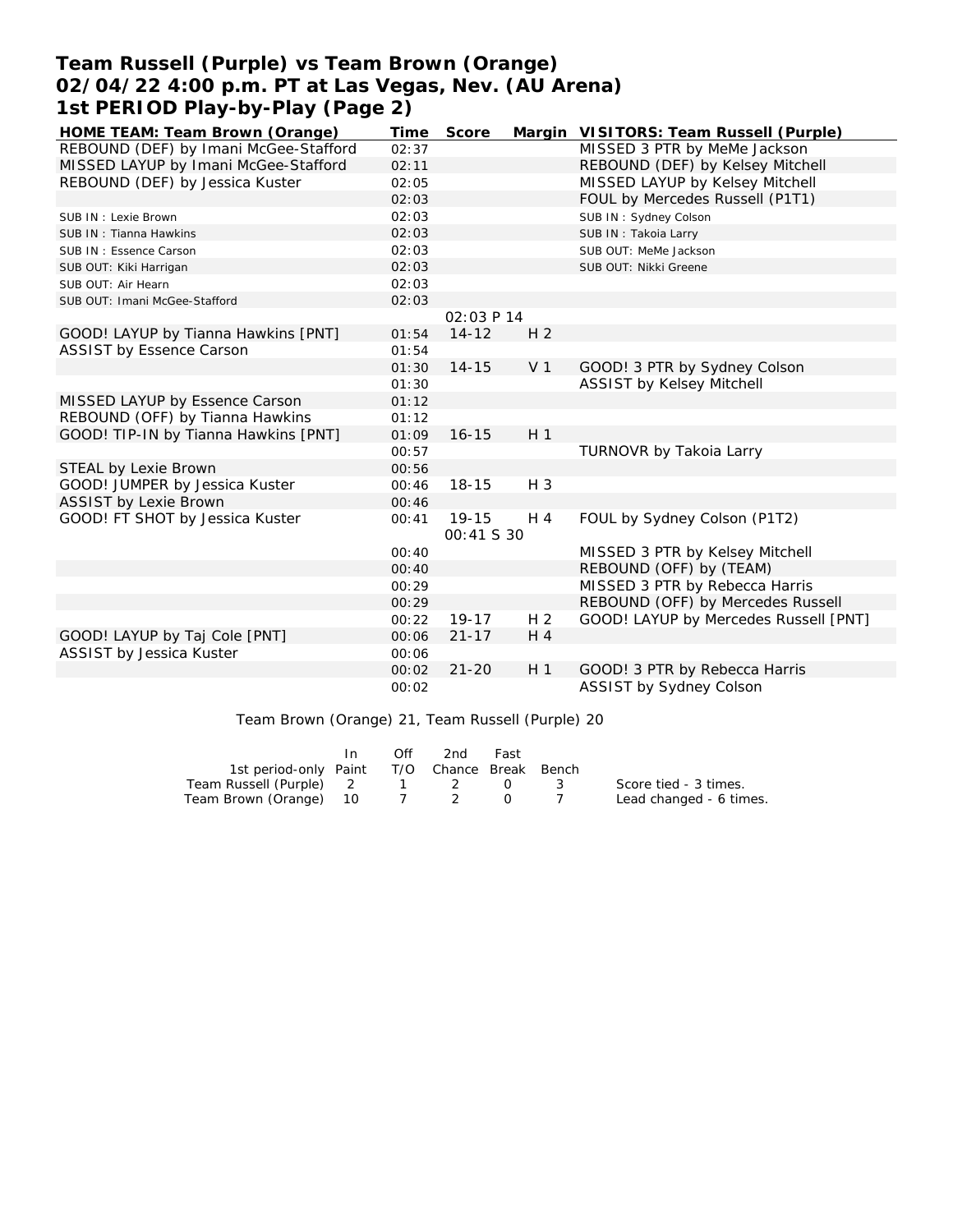### **Team Russell (Purple) vs Team Brown (Orange) 02/04/22 4:00 p.m. PT at Las Vegas, Nev. (AU Arena) 2nd PERIOD Play-by-Play (Page 1)**

| HOME TEAM: Team Brown (Orange)   | Time  | Score             |                | Margin VISITORS: Team Russell (Purple) |
|----------------------------------|-------|-------------------|----------------|----------------------------------------|
| SUB IN: Jessica Kuster           | 10:00 |                   |                |                                        |
| SUB OUT: Imani McGee-Stafford    | 10:00 |                   |                |                                        |
| FOUL by Taj Cole (P1T3)          | 09:49 | $21 - 21$         | T 4            | GOOD! FT SHOT by Mercedes Russell      |
|                                  | 09:49 | $21 - 22$         | V <sub>1</sub> | GOOD! FT SHOT by Mercedes Russell      |
|                                  |       | 09:49 S 13        |                |                                        |
|                                  |       |                   |                |                                        |
| GOOD! 3 PTR by Tianna Hawkins    | 09:33 | $24 - 22$         | H <sub>2</sub> |                                        |
| ASSIST by Jessica Kuster         | 09:33 |                   |                |                                        |
|                                  | 09:10 | $24 - 24$         | T 5            | GOOD! LAYUP by Sydney Colson [PNT]     |
|                                  | 08:56 |                   |                | FOUL by MeMe Jackson (P1T3)            |
|                                  |       | 08:56 P 21        |                |                                        |
| MISSED 3 PTR by Jessica Kuster   | 08:51 |                   |                | REBOUND (DEF) by MeMe Jackson          |
|                                  | 08:37 | $24 - 26$         | V <sub>2</sub> | GOOD! JUMPER by Mercedes Russell [PNT] |
| MISSED 3 PTR by Essence Carson   | 08:22 |                   |                | REBOUND (DEF) by Sydney Colson         |
|                                  | 08:14 | 24-29             | V <sub>5</sub> | GOOD! 3 PTR by MeMe Jackson            |
|                                  |       |                   |                |                                        |
|                                  | 08:14 |                   |                | ASSIST by Sydney Colson                |
| TIMEOUT 30sec                    | 08:08 |                   |                |                                        |
| SUB IN: Imani McGee-Stafford     | 08:08 |                   |                | SUB IN: Rebecca Harris                 |
| SUB OUT: Jessica Kuster          | 08:08 |                   |                | SUB OUT: Sydney Colson                 |
| MISSED LAYUP by Essence Carson   | 07:50 |                   |                | REBOUND (DEF) by MeMe Jackson          |
|                                  | 07:42 | $24 - 31$         | V <sub>7</sub> | GOOD! LAYUP by Nikki Greene [PNT]      |
|                                  | 07:42 |                   |                | <b>ASSIST by Kelsey Mitchell</b>       |
|                                  |       |                   |                |                                        |
| GOOD! JUMPER by Taj Cole         | 07:32 | $26 - 31$         | V <sub>5</sub> |                                        |
|                                  | 07:18 | $26 - 33$         | V <sub>7</sub> | GOOD! JUMPER by Mercedes Russell       |
|                                  | 07:18 |                   |                | <b>ASSIST by Rebecca Harris</b>        |
| GOOD! FT SHOT by Tianna Hawkins  | 07:06 | $27 - 33$         | V6             | FOUL by Nikki Greene (P1T4)            |
| GOOD! FT SHOT by Tianna Hawkins  | 07:06 | 28-33             | V <sub>5</sub> |                                        |
|                                  |       | 07:06 S 21        |                |                                        |
|                                  | 06:49 |                   |                | TURNOVR by Rebecca Harris              |
| STEAL by Taj Cole                | 06:47 |                   |                |                                        |
|                                  |       |                   |                |                                        |
| GOOD! LAYUP by Taj Cole [FB/PNT] | 06:44 | $30 - 33$         | V <sub>3</sub> |                                        |
| <b>ASSIST by Lexie Brown</b>     | 06:44 |                   |                |                                        |
| REBOUND (DEF) by Essence Carson  | 06:23 |                   |                | MISSED LAYUP by Mercedes Russell       |
| GOOD! 3 PTR by Taj Cole          | 06:05 | $33 - 33$         | T 6            |                                        |
| ASSIST by Imani McGee-Stafford   | 06:05 |                   |                |                                        |
| REBOUND (DEF) by Lexie Brown     | 05:50 |                   |                | MISSED JUMPER by Kelsey Mitchell       |
| MISSED 3 PTR by Taj Cole         | 05:42 |                   |                |                                        |
| REBOUND (OFF) by (TEAM)          | 05:42 |                   |                |                                        |
|                                  |       |                   |                |                                        |
|                                  | 05:40 |                   |                | FOUL by Rebecca Harris (P1T5)          |
|                                  | 05:40 |                   |                | SUB IN: Sydney Colson                  |
|                                  | 05:40 |                   |                | SUB OUT: Rebecca Harris                |
|                                  |       | <i>05:40 P 14</i> |                |                                        |
| GOOD! JUMPER by Tianna Hawkins   | 05:28 | $35 - 33$         | H <sub>2</sub> |                                        |
|                                  | 05:15 | $35 - 35$         | T <sub>7</sub> | GOOD! LAYUP by Nikki Greene [PNT]      |
|                                  | 05:02 |                   |                | FOUL by Sydney Colson (P2T6)           |
| SUB IN: Kiki Harrigan            | 05:02 |                   |                |                                        |
|                                  |       |                   |                |                                        |
| SUB IN: Jessica Kuster           | 05:02 |                   |                |                                        |
| SUB OUT: Essence Carson          | 05:02 |                   |                |                                        |
| SUB OUT: Tianna Hawkins          | 05:02 |                   |                |                                        |
|                                  |       | 05:02 P 14        |                |                                        |
| TURNOVR by Lexie Brown           | 04:46 |                   |                |                                        |
|                                  | 04:45 |                   |                | <b>STEAL by Mercedes Russell</b>       |
|                                  | 04:22 |                   |                | MISSED JUMPER by Sydney Colson         |
|                                  | 04:22 |                   |                | REBOUND (OFF) by (TEAM)                |
|                                  | 04:20 |                   |                | TURNOVR by (TEAM)                      |
|                                  |       |                   |                |                                        |
|                                  | 04:20 |                   |                | SUB IN: Takoia Larry                   |
|                                  | 04:20 |                   |                | SUB OUT: Kelsey Mitchell               |
| MISSED LAYUP by Lexie Brown      | 03:57 |                   |                |                                        |
| REBOUND (OFF) by Tianna Hawkins  | 03:57 |                   |                |                                        |
| GOOD! 3 PTR by Taj Cole          | 03:45 | 38-35             | H 3            |                                        |
| <b>ASSIST by Lexie Brown</b>     | 03:45 |                   |                |                                        |
|                                  |       |                   |                |                                        |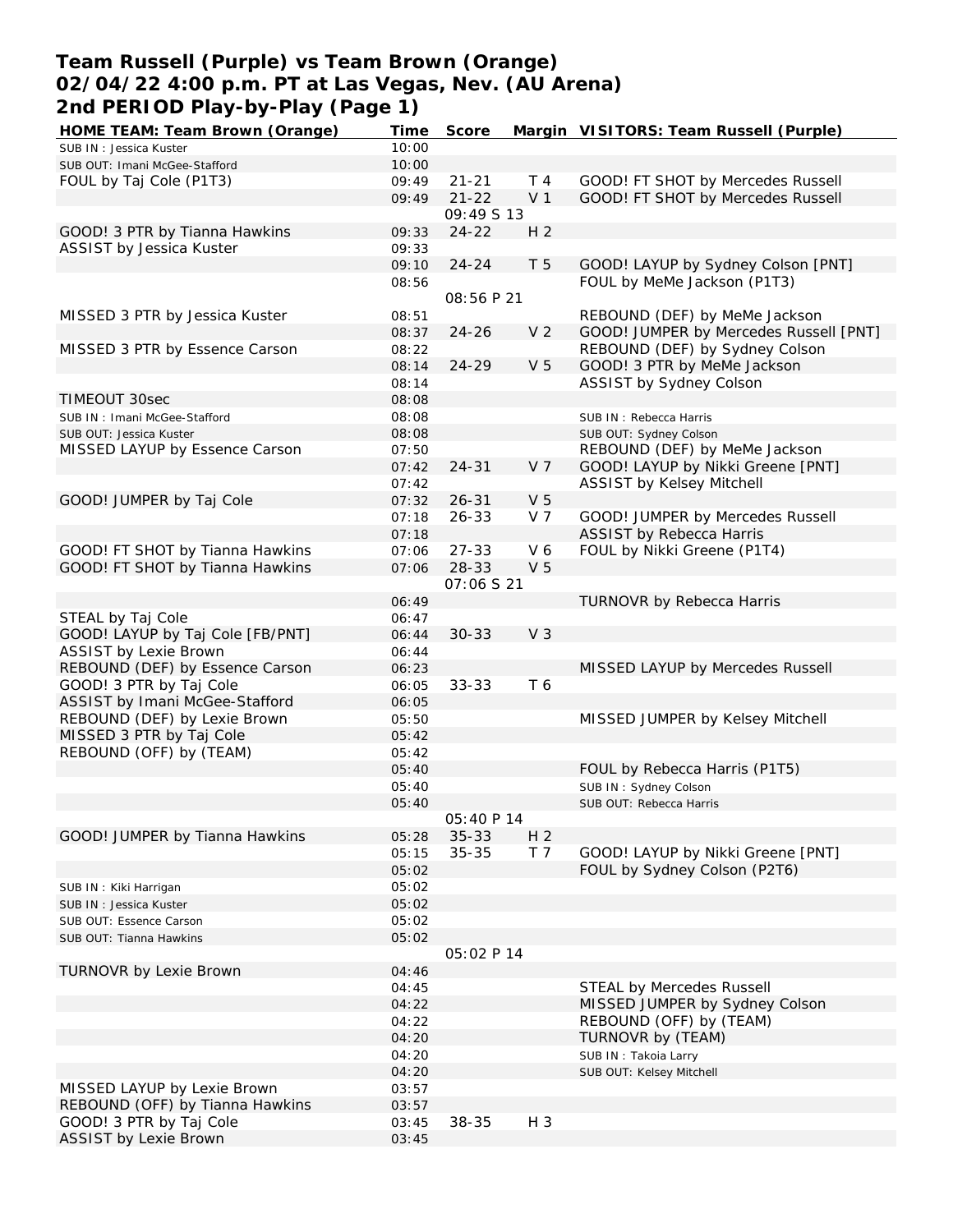### **Team Russell (Purple) vs Team Brown (Orange) 02/04/22 4:00 p.m. PT at Las Vegas, Nev. (AU Arena) 2nd PERIOD Play-by-Play (Page 2)**

| HOME TEAM: Team Brown (Orange)        | Time  | Score       |                | Margin VISITORS: Team Russell (Purple) |
|---------------------------------------|-------|-------------|----------------|----------------------------------------|
| GOOD! FT SHOT by Taj Cole             | 03:45 | 39-35       | H 4            | FOUL by Sydney Colson (P3T7)           |
|                                       |       | 03:45 \$ 14 |                |                                        |
|                                       | 03:32 |             |                | <b>TURNOVR by Sydney Colson</b>        |
| STEAL by Lexie Brown                  | 03:31 |             |                |                                        |
| MISSED 3 PTR by Kiki Harrigan         | 03:24 |             |                | REBOUND (DEF) by (TEAM)                |
|                                       | 03:22 |             |                | SUB IN: Kelsey Mitchell                |
|                                       | 03:22 |             |                | SUB OUT: Sydney Colson                 |
| FOUL by Taj Cole (P2T4)               | 03:11 |             |                |                                        |
|                                       |       | 03:11 P 06  |                |                                        |
| REBOUND (DEF) by Lexie Brown          | 03:04 |             |                | MISSED JUMPER by Takoia Larry          |
| MISSED LAYUP by Jessica Kuster        | 02:47 |             |                |                                        |
| REBOUND (OFF) by Jessica Kuster       | 02:47 |             |                |                                        |
| MISSED JUMPER by Jessica Kuster       | 02:43 |             |                | <b>BLOCK by Nikki Greene</b>           |
|                                       | 02:40 |             |                | REBOUND (DEF) by Nikki Greene          |
|                                       | 02:36 | 39-37       | H <sub>2</sub> | GOOD! LAYUP by Kelsey Mitchell [PNT]   |
| MISSED JUMPER by Taj Cole             | 02:21 |             |                |                                        |
| REBOUND (OFF) by Jessica Kuster       | 02:21 |             |                |                                        |
| MISSED JUMPER by Taj Cole             | 02:12 |             |                | REBOUND (DEF) by (TEAM)                |
| SUB IN: Essence Carson                | 02:10 |             |                | SUB IN: Antoinette Bannister           |
| SUB OUT: Jessica Kuster               | 02:10 |             |                | SUB OUT: Nikki Greene                  |
| REBOUND (DEF) by Tianna Hawkins       | 01:57 |             |                | MISSED JUMPER by Mercedes Russell      |
| GOOD! FT SHOT by Lexie Brown          | 01:33 | $40 - 37$   | $H_3$          | FOUL by MeMe Jackson (P2T8)            |
| GOOD! FT SHOT by Lexie Brown          | 01:33 | $41 - 37$   | $H_4$          |                                        |
|                                       | 01:33 |             |                | TIMEOUT 30sec                          |
| SUB IN: Tianna Hawkins                | 01:33 |             |                | SUB IN: Rebecca Harris                 |
| SUB OUT: Kiki Harrigan                | 01:33 |             |                | SUB OUT: Takoia Larry                  |
|                                       |       | 01:33 P 04  |                |                                        |
| REBOUND (DEF) by (TEAM)               | 01:24 |             |                | MISSED 3 PTR by MeMe Jackson           |
| GOOD! 3 PTR by Lexie Brown            | 01:02 | 44-37       | H 7            |                                        |
| <b>BLOCK by Essence Carson</b>        | 00:46 |             |                | MISSED LAYUP by Mercedes Russell       |
| REBOUND (DEF) by Lexie Brown          | 00:43 |             |                |                                        |
| MISSED 3 PTR by Taj Cole              | 00:33 |             |                | REBOUND (DEF) by MeMe Jackson          |
| REBOUND (DEF) by Imani McGee-Stafford | 00:21 |             |                | MISSED LAYUP by Kelsey Mitchell        |
| MISSED 3 PTR by Lexie Brown           | 00:02 |             |                | REBOUND (DEF) by Kelsey Mitchell       |
|                                       |       |             |                |                                        |

Team Brown (Orange) 44, Team Russell (Purple) 37

|                                              | Off | 2nd            | Fast |                   |                         |
|----------------------------------------------|-----|----------------|------|-------------------|-------------------------|
| 2nd period-only Paint T/O Chance Break Bench |     |                |      |                   |                         |
| Team Russell (Purple) 10 0                   |     | $\overline{O}$ |      | $\Omega$ $\Omega$ | Score tied - 4 times.   |
| Team Brown (Orange) 2 6 6 2                  |     |                |      |                   | Lead changed - 4 times. |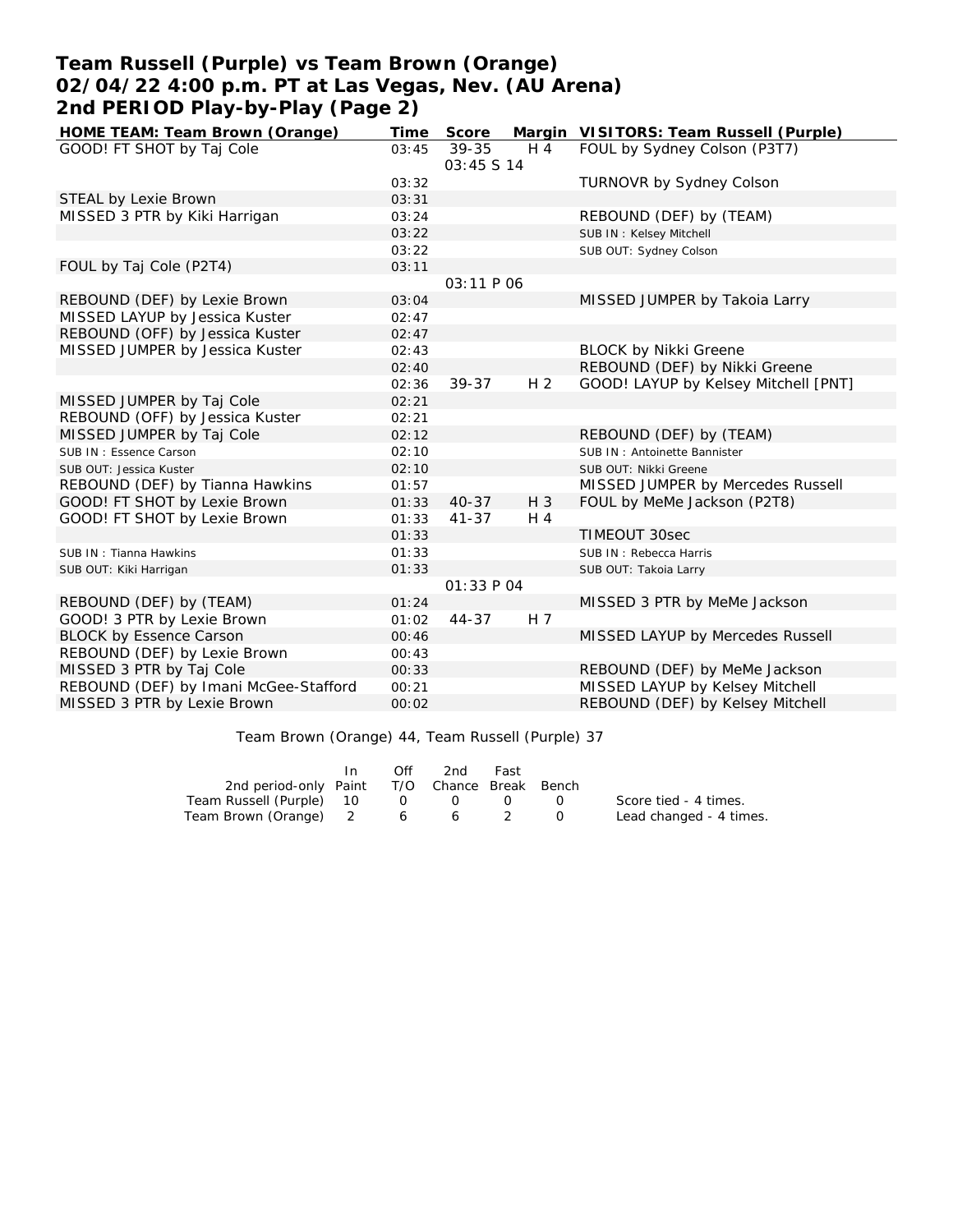### **Team Russell (Purple) vs Team Brown (Orange) 02/04/22 4:00 p.m. PT at Las Vegas, Nev. (AU Arena) 3rd PERIOD Play-by-Play (Page 1)**

| HOME TEAM: Team Brown (Orange)         | Time  | Score              |                | Margin VISITORS: Team Russell (Purple)   |
|----------------------------------------|-------|--------------------|----------------|------------------------------------------|
|                                        | 09:36 |                    |                | <b>TURNOVR by Kelsey Mitchell</b>        |
| STEAL by Imani McGee-Stafford          | 09:34 |                    |                |                                          |
| FOUL by Imani McGee-Stafford (P1T1)    | 09:33 |                    |                |                                          |
| TURNOVR by Imani McGee-Stafford        | 09:33 |                    |                |                                          |
|                                        |       | 09:33 0 90         |                |                                          |
| FOUL by Lexie Brown (P1T2)             | 09:28 |                    |                |                                          |
|                                        |       | 09:28 P 13         |                |                                          |
|                                        | 09:26 | 44-39              | H 5            | GOOD! JUMPER by Kelsey Mitchell          |
|                                        | 09:26 |                    |                | <b>ASSIST by Mercedes Russell</b>        |
| TURNOVR by Taj Cole                    | 09:06 |                    |                |                                          |
|                                        | 09:05 |                    |                | <b>STEAL by Mercedes Russell</b>         |
| REBOUND (DEF) by Taj Cole              | 08:55 |                    |                | MISSED JUMPER by Mercedes Russell        |
| GOOD! LAYUP by Tianna Hawkins [FB/PNT] | 08:48 | 46-39              | H 7            |                                          |
| ASSIST by Taj Cole                     | 08:48 |                    |                |                                          |
|                                        | 08:39 | $46 - 41$          | H 5            | GOOD! LAYUP by Nikki Greene [PNT]        |
|                                        | 08:39 |                    |                | ASSIST by Sydney Colson                  |
| FOUL by Imani McGee-Stafford (P2T3)    | 08:39 | 46-42              | H 4            | GOOD! FT SHOT by Nikki Greene            |
| SUB IN: Air Hearn                      | 08:39 |                    |                | SUB IN: Antoinette Bannister             |
| SUB OUT: Taj Cole                      | 08:39 |                    |                | SUB OUT: Sydney Colson                   |
|                                        |       | 08:39 S 54         |                |                                          |
| GOOD! JUMPER by Lexie Brown            | 08:26 | 48-42              | H 6            |                                          |
|                                        | 08:14 | 48-45              | H 3            | GOOD! 3 PTR by MeMe Jackson              |
|                                        | 08:14 |                    |                | <b>ASSIST by Mercedes Russell</b>        |
| MISSED JUMPER by Imani McGee-Stafford  | 07:56 |                    |                | REBOUND (DEF) by MeMe Jackson            |
| REBOUND (DEF) by Imani McGee-Stafford  | 07:41 |                    |                | MISSED 3 PTR by MeMe Jackson             |
|                                        | 07:29 |                    |                | FOUL by Kelsey Mitchell (P1T1)           |
| SUB IN: Jessica Kuster                 | 07:29 |                    |                | SUB IN: Rebecca Harris                   |
| SUB OUT: Imani McGee-Stafford          | 07:29 |                    |                | SUB OUT: Nikki Greene                    |
|                                        |       | <i>OT:29 P O5</i>  |                |                                          |
|                                        | 07:25 |                    |                | FOUL by MeMe Jackson (P3T2)              |
|                                        |       | <i>OT: 25 P O5</i> |                |                                          |
| MISSED 3 PTR by Lexie Brown            | 07:20 |                    |                |                                          |
| REBOUND (OFF) by Essence Carson        | 07:20 |                    |                |                                          |
| MISSED 3 PTR by Essence Carson         | 07:11 |                    |                |                                          |
| REBOUND (OFF) by Tianna Hawkins        | 07:11 |                    |                |                                          |
| GOOD! TIP-IN by Tianna Hawkins [PNT]   | 07:07 | $50 - 45$          | H 5            |                                          |
|                                        | 06:55 | 50-47              | $H_3$          | GOOD! LAYUP by Mercedes Russell [PNT]    |
|                                        | 06:55 |                    |                | ASSIST by MeMe Jackson                   |
| FOUL by Essence Carson (P2T4)          | 06:38 |                    |                |                                          |
| <b>TURNOVR by Essence Carson</b>       | 06:38 |                    |                |                                          |
| TIMEOUT TEAM                           | 06:38 |                    |                |                                          |
| SUB IN: Taj Cole                       | 06:38 |                    |                |                                          |
| SUB OUT: Air Hearn                     | 06:38 |                    |                |                                          |
|                                        |       | 06:38 O 33         |                |                                          |
|                                        | 06:33 | 50-49              | H <sub>1</sub> | GOOD! LAYUP by Antoinette Bannister [PNT |
| MISSED LAYUP by Tianna Hawkins         | 06:15 |                    |                | REBOUND (DEF) by Nikki Greene            |
|                                        | 06:06 |                    |                | SUB IN: Nikki Greene                     |
|                                        | 06:06 |                    |                | SUB OUT: Mercedes Russell                |
| REBOUND (DEF) by (TEAM)                | 06:05 |                    |                | MISSED LAYUP by Rebecca Harris           |
| GOOD! 3 PTR by Tianna Hawkins          | 05:52 | 53-49              | H 4            |                                          |
| <b>ASSIST by Lexie Brown</b>           | 05:52 |                    |                |                                          |
| REBOUND (DEF) by Lexie Brown           | 05:39 |                    |                | MISSED JUMPER by Kelsey Mitchell         |
| GOOD! JUMPER by Essence Carson         | 05:28 | 55-49              | H 6            |                                          |
| ASSIST by Taj Cole                     | 05:28 |                    |                |                                          |
|                                        | 05:13 |                    |                | MISSED LAYUP by Kelsey Mitchell          |
|                                        | 05:13 |                    |                | REBOUND (OFF) by Nikki Greene            |
| FOUL by Jessica Kuster (P1T5)          | 04:52 |                    |                |                                          |
|                                        | 04:52 |                    |                | TIMEOUT media                            |
|                                        | 04:52 |                    |                | MISSED FT SHOT by Nikki Greene           |
|                                        | 04:52 |                    |                | REBOUND (OFF) by (DEADBALL)              |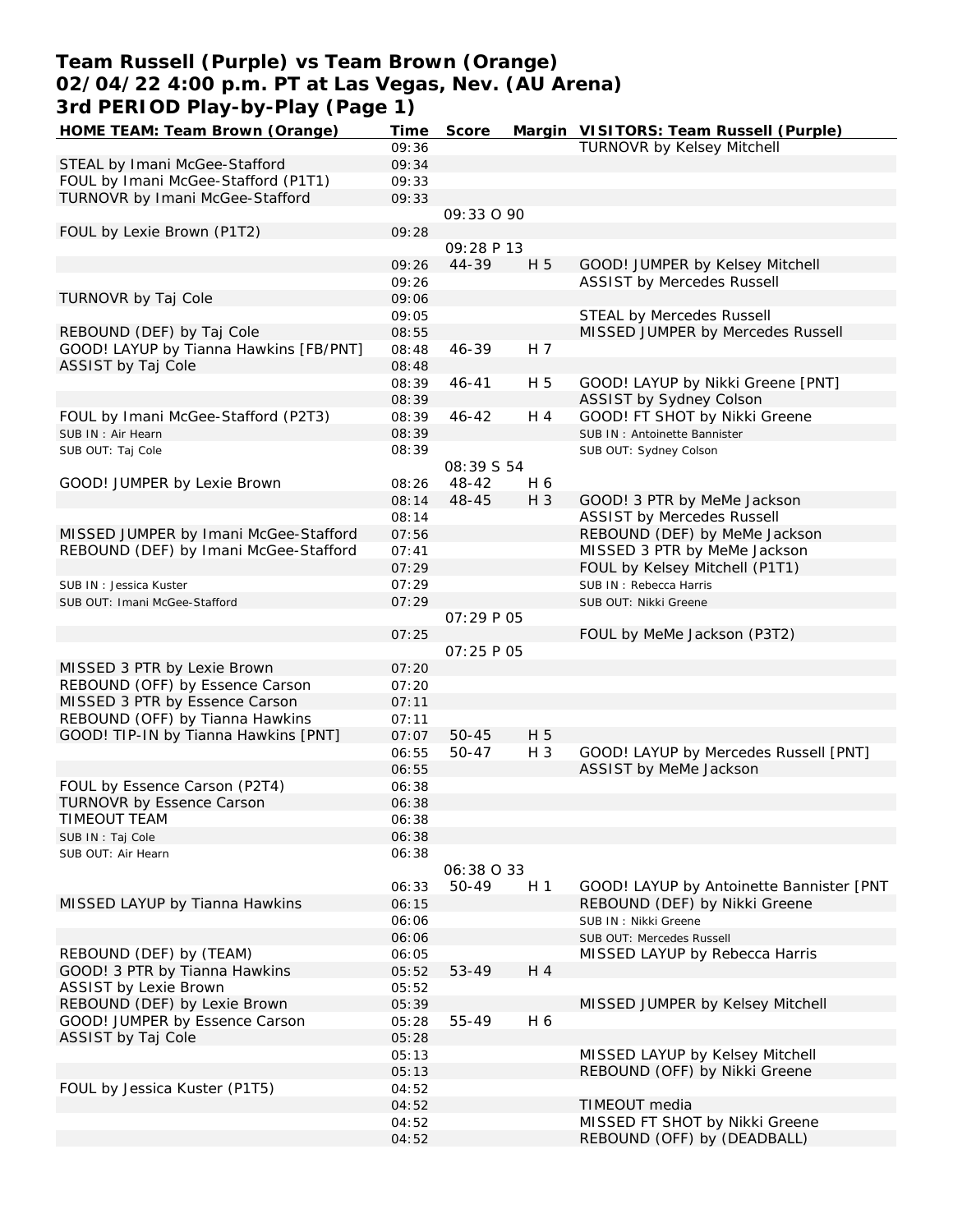## **Team Russell (Purple) vs Team Brown (Orange) 02/04/22 4:00 p.m. PT at Las Vegas, Nev. (AU Arena) 3rd PERIOD Play-by-Play (Page 2)**

| HOME TEAM: Team Brown (Orange)           | Time  | Score       |                      | Margin VISITORS: Team Russell (Purple) |
|------------------------------------------|-------|-------------|----------------------|----------------------------------------|
|                                          | 04:52 | 55-50       | H 5                  | GOOD! FT SHOT by Nikki Greene          |
| SUB IN: Becca Wann-Taylor                | 04:52 |             |                      |                                        |
| SUB OUT: Lexie Brown                     | 04:52 |             |                      |                                        |
| SUB IN: Imani McGee-Stafford             | 04:34 |             |                      | SUB IN: Mercedes Russell               |
| SUB OUT: Jessica Kuster                  | 04:34 |             |                      | SUB IN: Sydney Colson                  |
|                                          | 04:34 |             |                      | SUB OUT: Rebecca Harris                |
|                                          | 04:34 |             |                      | SUB OUT: Nikki Greene                  |
|                                          |       | 04:52 S 54  |                      |                                        |
| GOOD! LAYUP by Tianna Hawkins [PNT]      | 04:27 | 57-50       | H 7                  |                                        |
| ASSIST by Taj Cole                       | 04:27 |             |                      |                                        |
| GOOD! FT SHOT by Tianna Hawkins          | 04:27 | 58-50       | H 8                  | FOUL by Kelsey Mitchell (P2T3)         |
|                                          |       | 04:27 S 21  |                      |                                        |
|                                          |       |             |                      |                                        |
| REBOUND (DEF) by Tianna Hawkins          | 04:10 |             |                      | MISSED LAYUP by Sydney Colson          |
| GOOD! FT SHOT by Essence Carson          | 04:05 | 59-50       | H 9                  | FOUL by Antoinette Bannister (P1T4)    |
| GOOD! FT SHOT by Essence Carson          | 04:05 | 60-50       | H 10                 |                                        |
|                                          | 04:05 |             |                      | SUB IN : Nikki Greene                  |
|                                          | 04:05 |             |                      | SUB OUT: Antoinette Bannister          |
|                                          |       | 04:05 S 05  |                      |                                        |
|                                          | 03:55 |             |                      | MISSED JUMPER by Sydney Colson         |
|                                          | 03:55 |             |                      | REBOUND (OFF) by Mercedes Russell      |
| FOUL by Taj Cole (P3T6)                  | 03:51 | 60-51       | H 9                  | GOOD! FT SHOT by Mercedes Russell      |
|                                          | 03:51 | 60-52       | H 8                  | GOOD! FT SHOT by Mercedes Russell      |
|                                          |       | 03:51 S 13  |                      |                                        |
| GOOD! JUMPER by Becca Wann-Taylor        | 03:37 | $62 - 52$   | H 10                 |                                        |
| ASSIST by Imani McGee-Stafford           | 03:37 |             |                      |                                        |
| MISSED FT SHOT by Becca Wann-Taylor      | 03:36 |             |                      | FOUL by Sydney Colson (P4T5)           |
|                                          | 03:36 |             |                      | REBOUND (DEF) by Nikki Greene          |
|                                          | 03:36 |             |                      | SUB IN: Rebecca Harris                 |
|                                          | 03:36 |             |                      | SUB OUT: Sydney Colson                 |
|                                          |       | 03:36 S 17  |                      |                                        |
|                                          | 03:29 | 62-54       | H 8                  | GOOD! JUMPER by Nikki Greene           |
|                                          | 03:29 |             |                      | <b>ASSIST by Mercedes Russell</b>      |
| TURNOVR by Essence Carson                | 03:14 |             |                      |                                        |
|                                          | 03:13 |             |                      | STEAL by Nikki Greene                  |
| FOUL by Becca Wann-Taylor (P1T7)         | 03:06 | 62-55       | H 7                  | GOOD! FT SHOT by Rebecca Harris        |
|                                          | 03:06 | 62-56       | H 6                  | GOOD! FT SHOT by Rebecca Harris        |
| SUB IN : Lexie Brown                     | 03:06 |             |                      |                                        |
| SUB OUT: Becca Wann-Taylor               | 03:06 |             |                      |                                        |
|                                          |       | 03:06 S 15  |                      |                                        |
| FOUL by Tianna Hawkins (P2T8)            | 02:57 |             |                      |                                        |
| TURNOVR by Tianna Hawkins                | 02:57 |             |                      |                                        |
|                                          | 02:57 |             |                      | SUB IN: Antoinette Bannister           |
|                                          | 02:57 |             |                      | SUB OUT: Kelsey Mitchell               |
|                                          |       | 02:57 0 06  |                      |                                        |
| FOUL by Imani McGee-Stafford (P3T9)      | 02:45 | 62-57       | H 5                  | GOOD! FT SHOT by Mercedes Russell      |
|                                          | 02:45 | 62-58       | H 4                  | GOOD! FT SHOT by Mercedes Russell      |
|                                          |       | 02:45 \$ 13 |                      |                                        |
| TURNOVR by Taj Cole                      | 02:30 |             |                      |                                        |
|                                          | 02:29 |             |                      | STEAL by Mercedes Russell              |
|                                          | 02:25 | $62 - 60$   | H <sub>2</sub>       | GOOD! LAYUP by Nikki Greene [FB/PNT]   |
|                                          | 02:25 |             |                      | <b>ASSIST by Antoinette Bannister</b>  |
| MISSED 3 PTR by Tianna Hawkins           |       |             |                      | REBOUND (DEF) by Mercedes Russell      |
|                                          | 01:59 |             |                      |                                        |
|                                          | 01:46 | $62 - 62$   | T8<br>H <sub>2</sub> | GOOD! JUMPER by MeMe Jackson           |
| GOOD! LAYUP by Taj Cole [PNT]            | 01:28 | 64-62       |                      |                                        |
|                                          | 01:11 |             |                      | TURNOVR by Antoinette Bannister        |
| MISSED 3 PTR by Lexie Brown              | 00:54 |             |                      | REBOUND (DEF) by MeMe Jackson          |
| REBOUND (DEF) by Tianna Hawkins          | 00:35 |             |                      | MISSED JUMPER by Rebecca Harris        |
| MISSED LAYUP by Tianna Hawkins           | 00:16 |             |                      |                                        |
| REBOUND (OFF) by Imani McGee-Stafford    | 00:16 |             |                      |                                        |
| GOOD! TIP-IN by Imani McGee-Stafford [PN | 00:12 | 66-62       | H 4                  |                                        |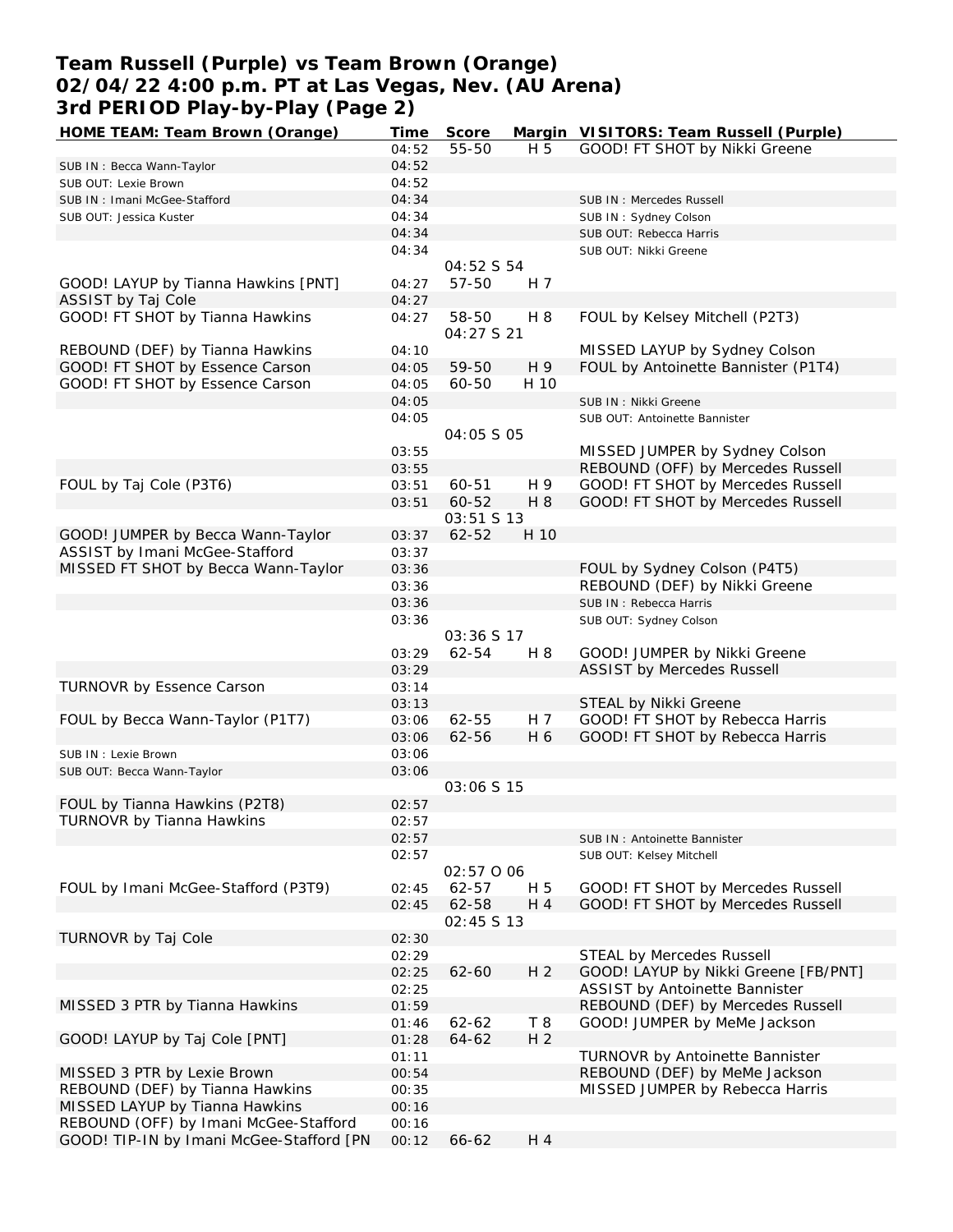# **Team Russell (Purple) vs Team Brown (Orange) 02/04/22 4:00 p.m. PT at Las Vegas, Nev. (AU Arena) 3rd PERIOD Play-by-Play (Page 3)**

**HOME TEAM: Team Brown (Orange) Time Score Margin VISITORS: Team Russell (Purple)**

Team Brown (Orange) 66, Team Russell (Purple) 62

|                                              | $\mathsf{In}$ | Off | 2nd      | Fast  |                         |
|----------------------------------------------|---------------|-----|----------|-------|-------------------------|
| 3rd period-only Paint T/O Chance Break Bench |               |     |          |       |                         |
| Team Russell (Purple) 8                      |               |     | 10 3 2 4 |       | Score tied - 1 time.    |
| Team Brown (Orange) 10 0                     |               |     |          | 4 2 2 | Lead changed - 0 times. |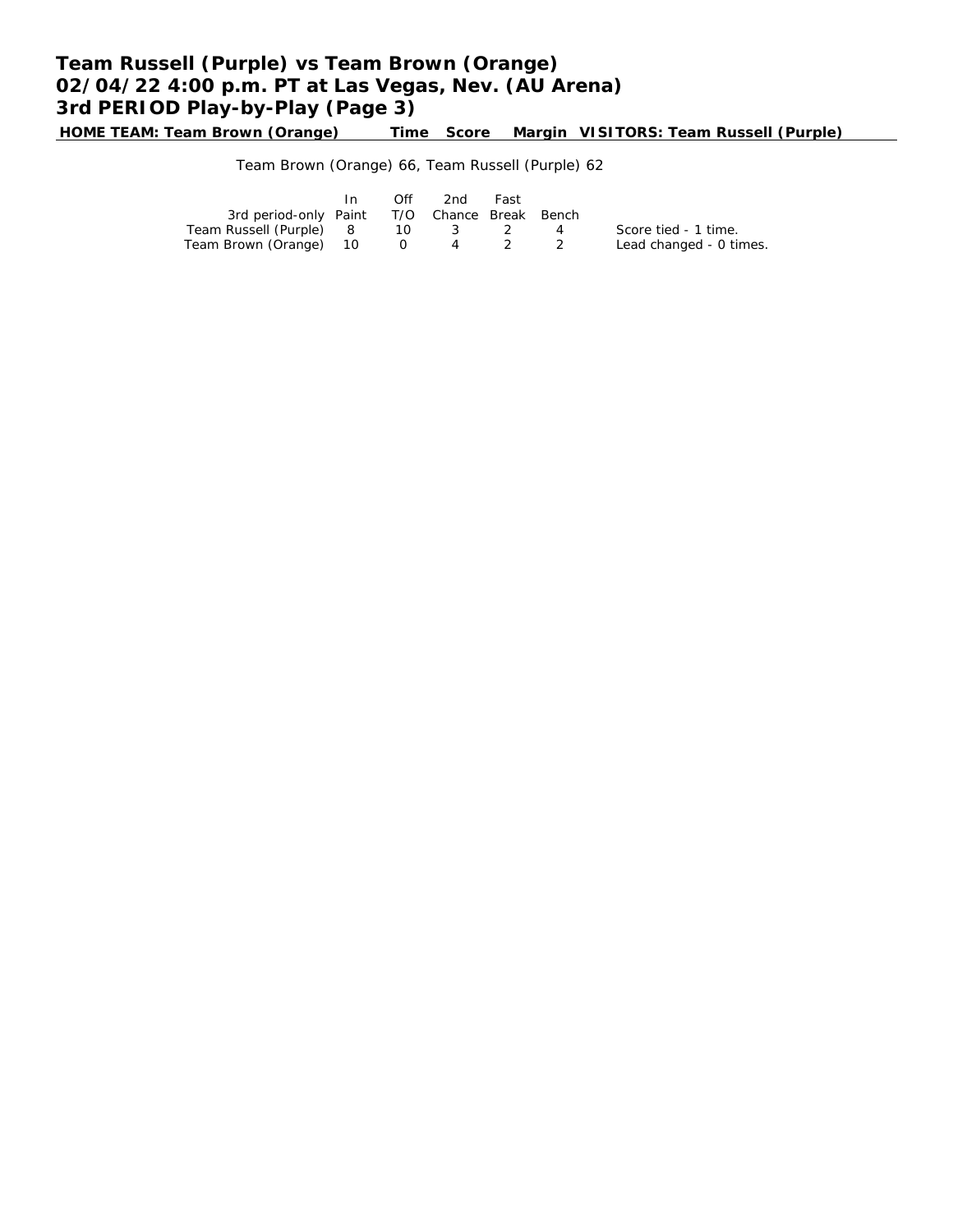## **Team Russell (Purple) vs Team Brown (Orange) 02/04/22 4:00 p.m. PT at Las Vegas, Nev. (AU Arena) 4th PERIOD Play-by-Play (Page 1)**

| HOME TEAM: Team Brown (Orange)       | Time  | Score             |                | Margin VISITORS: Team Russell (Purple)  |
|--------------------------------------|-------|-------------------|----------------|-----------------------------------------|
|                                      | 10:00 |                   |                | SUB IN: Antoinette Bannister            |
|                                      | 10:00 |                   |                | SUB IN: Rebecca Harris                  |
|                                      | 10:00 |                   |                | SUB OUT: Sydney Colson                  |
|                                      | 10:00 |                   |                | SUB OUT: MeMe Jackson                   |
| MISSED 3 PTR by Essence Carson       | 09:43 |                   |                | REBOUND (DEF) by Nikki Greene           |
| FOUL by Imani McGee-Stafford (P4T10) | 09:26 |                   |                | MISSED FT SHOT by Nikki Greene          |
|                                      | 09:26 |                   |                | REBOUND (OFF) by (DEADBALL)             |
|                                      | 09:26 | 66-63             | $H_3$          | GOOD! FT SHOT by Nikki Greene           |
|                                      |       | 09:26 S 54        |                |                                         |
| MISSED 3 PTR by Tianna Hawkins       | 09:11 |                   |                | REBOUND (DEF) by (TEAM)                 |
|                                      | 08:51 | 66-65             | H 1            | GOOD! JUMPER by Mercedes Russell        |
| GOOD! LAYUP by Tianna Hawkins [PNT]  | 08:35 | 68-65             | $H_3$          |                                         |
| <b>ASSIST by Lexie Brown</b>         |       |                   |                |                                         |
|                                      | 08:35 |                   |                |                                         |
|                                      | 08:27 | 68-67             | H <sub>1</sub> | GOOD! LAYUP by Kelsey Mitchell [FB/PNT] |
|                                      | 08:11 |                   |                | TURNOVR by Antoinette Bannister         |
|                                      | 08:11 |                   |                | FOUL by Antoinette Bannister (P2T6)     |
|                                      | 08:11 |                   |                | TIMEOUT 30sec                           |
| SUB IN: Jessica Kuster               | 08:11 |                   |                |                                         |
| SUB OUT: Imani McGee-Stafford        | 08:11 |                   |                |                                         |
|                                      |       | 08:11 P 04        |                |                                         |
| TURNOVR by Taj Cole                  | 07:58 |                   |                |                                         |
|                                      | 07:57 |                   |                | STEAL by Nikki Greene                   |
|                                      | 07:54 |                   |                | FOUL by Mercedes Russell (P2T7)         |
|                                      | 07:54 |                   |                | <b>TURNOVR by Mercedes Russell</b>      |
|                                      |       | 07:54 0 30        |                |                                         |
| TURNOVR by Tianna Hawkins            | 07:39 |                   |                |                                         |
|                                      | 07:29 |                   |                | MISSED LAYUP by Rebecca Harris          |
|                                      | 07:29 |                   |                | REBOUND (OFF) by Kelsey Mitchell        |
| REBOUND (DEF) by Essence Carson      | 07:25 |                   |                | MISSED 3 PTR by Kelsey Mitchell         |
|                                      | 07:24 |                   |                | FOUL by Rebecca Harris (P2T8)           |
|                                      | 07:24 |                   |                | SUB IN: Sydney Colson                   |
|                                      | 07:24 |                   |                | SUB IN : MeMe Jackson                   |
|                                      | 07:24 |                   |                | SUB OUT: Antoinette Bannister           |
|                                      | 07:24 |                   |                | SUB OUT: Rebecca Harris                 |
|                                      |       | <i>O7:24 P O5</i> |                |                                         |
| GOOD! JUMPER by Jessica Kuster       | 07:08 | $70-67$           | $H_3$          |                                         |
| ASSIST by Lexie Brown                | 07:08 |                   |                |                                         |
|                                      | 06:40 | 70-69             | H <sub>1</sub> | GOOD! LAYUP by Nikki Greene [PNT]       |
|                                      | 06:40 |                   |                | <b>ASSIST by Mercedes Russell</b>       |
| GOOD! 3 PTR by Jessica Kuster        | 06:24 | 73-69             | H 4            |                                         |
|                                      |       |                   |                |                                         |
| ASSIST by Taj Cole                   | 06:24 |                   |                |                                         |
| REBOUND (DEF) by Taj Cole            | 06:07 |                   |                | MISSED JUMPER by Mercedes Russell       |
| GOOD! LAYUP by Tianna Hawkins [PNT]  | 05:46 | 75-69             | H 6            |                                         |
| ASSIST by Essence Carson             | 05:46 |                   |                |                                         |
| GOOD! FT SHOT by Tianna Hawkins      | 05:46 | 76-69             | H 7            | FOUL by Nikki Greene (P2T9)             |
|                                      | 05:46 |                   |                | SUB IN: Rebecca Harris                  |
|                                      | 05:46 |                   |                | SUB OUT: Kelsey Mitchell                |
|                                      |       | <i>05:46 S 21</i> |                |                                         |
| FOUL by Lexie Brown (P2T11)          | 05:33 |                   |                |                                         |
|                                      |       | 05:33 P 15        |                |                                         |
| REBOUND (DEF) by Lexie Brown         | 05:30 |                   |                | MISSED JUMPER by Rebecca Harris         |
| GOOD! LAYUP by Lexie Brown [PNT]     | 05:09 | 78-69             | H 9            |                                         |
| REBOUND (DEF) by Lexie Brown         | 05:02 |                   |                | MISSED 3 PTR by MeMe Jackson            |
| GOOD! JUMPER by Taj Cole             | 04:50 | 80-69             | H 11           |                                         |
|                                      | 04:46 |                   |                | TIMEOUT 30sec                           |
|                                      | 04:46 |                   |                | TIMEOUT media                           |
|                                      | 04:46 |                   |                | SUB IN: Kelsey Mitchell                 |
|                                      | 04:46 |                   |                | SUB OUT: Nikki Greene                   |
|                                      | 04:27 | 80-72             | H 8            | GOOD! 3 PTR by Sydney Colson            |
|                                      | 04:27 |                   |                | ASSIST by Mercedes Russell              |
|                                      |       |                   |                |                                         |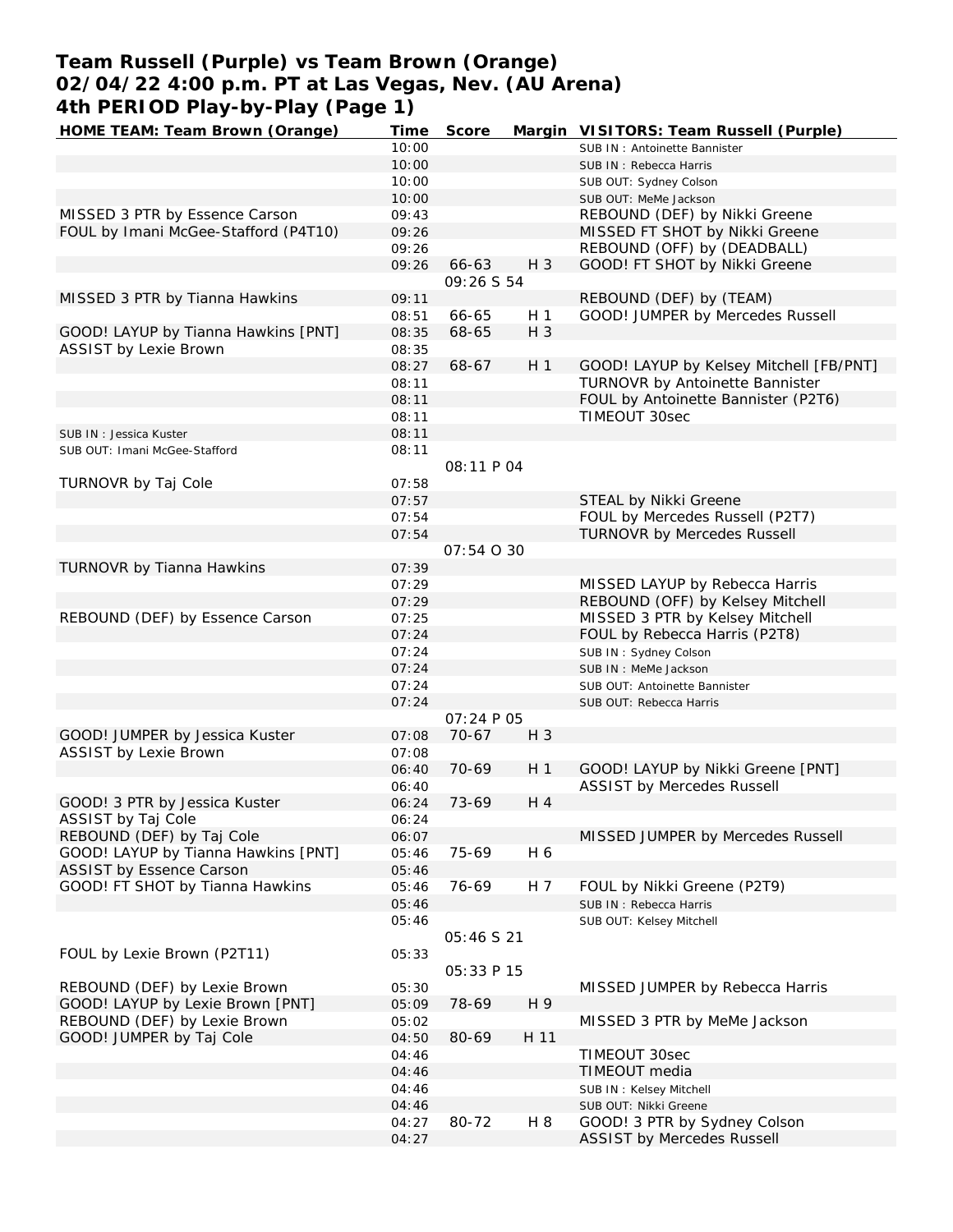## **Team Russell (Purple) vs Team Brown (Orange) 02/04/22 4:00 p.m. PT at Las Vegas, Nev. (AU Arena) 4th PERIOD Play-by-Play (Page 2)**

| HOME TEAM: Team Brown (Orange)      | Time  | Score      |      | Margin VISITORS: Team Russell (Purple) |
|-------------------------------------|-------|------------|------|----------------------------------------|
| GOOD! LAYUP by Jessica Kuster [PNT] | 04:06 | 82-72      | H 10 |                                        |
| <b>ASSIST by Lexie Brown</b>        | 04:06 |            |      |                                        |
|                                     | 03:49 | 82-74      | H 8  | GOOD! LAYUP by Kelsey Mitchell [PNT]   |
| GOOD! LAYUP by Essence Carson [PNT] | 03:24 | 84-74      | H 10 |                                        |
| REBOUND (DEF) by Lexie Brown        | 03:15 |            |      | MISSED 3 PTR by Kelsey Mitchell        |
| TURNOVR by Taj Cole                 | 02:59 |            |      |                                        |
|                                     | 02:57 |            |      | STEAL by Rebecca Harris                |
|                                     | 02:52 | 84-77      | H 7  | GOOD! 3 PTR by Sydney Colson           |
|                                     | 02:52 |            |      | ASSIST by MeMe Jackson                 |
| MISSED LAYUP by Taj Cole            | 02:30 |            |      | REBOUND (DEF) by Rebecca Harris        |
|                                     | 02:24 |            |      | MISSED 3 PTR by Kelsey Mitchell        |
|                                     | 02:24 |            |      | REBOUND (OFF) by Kelsey Mitchell       |
|                                     | 02:18 |            |      | <b>TURNOVR by Kelsey Mitchell</b>      |
| <b>TIMEOUT MEDIA</b>                | 02:18 |            |      |                                        |
|                                     | 02:18 |            |      | SUB IN: Nikki Greene                   |
|                                     | 02:18 |            |      | SUB IN: Antoinette Bannister           |
|                                     | 02:18 |            |      | SUB OUT: Kelsey Mitchell               |
|                                     | 02:18 |            |      | SUB OUT: Mercedes Russell              |
|                                     | 02:12 |            |      | FOUL by Sydney Colson (P5T10)          |
|                                     |       | 02:12 P 14 |      |                                        |
| GOOD! LAYUP by Tianna Hawkins [PNT] | 02:01 | 86-77      | H 9  |                                        |
| <b>ASSIST by Essence Carson</b>     | 02:01 |            |      |                                        |
|                                     | 01:51 | 86-80      | H 6  | GOOD! 3 PTR by MeMe Jackson            |
|                                     | 01:51 |            |      | ASSIST by Rebecca Harris               |
| GOOD! LAYUP by Tianna Hawkins [PNT] | 01:39 | 88-80      | H 8  |                                        |
| GOOD! FT SHOT by Tianna Hawkins     | 01:39 | 89-80      | H 9  | FOUL by Nikki Greene (P3T11)           |
|                                     |       | 01:39 S 21 |      |                                        |
| REBOUND (DEF) by Lexie Brown        | 01:23 |            |      | MISSED JUMPER by Nikki Greene          |
| GOOD! FT SHOT by Tianna Hawkins     | 01:15 | 90-80      | H 10 | FOUL by MeMe Jackson (P4T12)           |
| GOOD! FT SHOT by Tianna Hawkins     | 01:15 | $91 - 80$  | H 11 |                                        |
|                                     |       | O1:15 P 21 |      |                                        |
|                                     | 01:08 | $91 - 82$  | H 9  | GOOD! LAYUP by Rebecca Harris [PNT]    |
| GOOD! FT SHOT by Taj Cole           | 00:54 | 92-82      | H 10 | FOUL by Sydney Colson (P6T13)          |
| GOOD! FT SHOT by Taj Cole           | 00:54 | 93-82      | H 11 |                                        |
|                                     |       |            |      |                                        |
|                                     | 00:54 |            |      | SUB IN: Takoia Larry                   |
|                                     | 00:54 | 05:54 S 14 |      | SUB OUT: Sydney Colson                 |
|                                     | 00:45 |            |      |                                        |
| GOOD! LAYUP by Tianna Hawkins [PNT] | 00:35 | 95-82      | H 13 | TURNOVR by MeMe Jackson                |
| ASSIST by Taj Cole                  | 00:35 |            |      |                                        |
|                                     |       | 95-85      | H 10 | GOOD! 3 PTR by Rebecca Harris          |
|                                     | 00:28 |            | H 13 |                                        |
| GOOD! 3 PTR by Tianna Hawkins       | 00:13 | 98-85      |      |                                        |
| ASSIST by Taj Cole                  | 00:13 |            |      |                                        |
|                                     | 00:04 |            |      | MISSED JUMPER by Rebecca Harris        |
|                                     | 00:04 |            |      | REBOUND (OFF) by Rebecca Harris        |
|                                     | 00:02 |            |      | MISSED JUMPER by Rebecca Harris        |
|                                     | 00:01 |            |      | REBOUND (OFF) by Takoia Larry          |

Team Brown (Orange) 98, Team Russell (Purple) 85

|                                              | In. | Off | 2nd   | Fast |              |                         |
|----------------------------------------------|-----|-----|-------|------|--------------|-------------------------|
| 4th period-only Paint T/O Chance Break Bench |     |     |       |      |              |                         |
| Team Russell (Purple) 8                      |     |     | 3 0 2 |      | $\mathbf{b}$ | Score tied - 0 times.   |
| Team Brown (Orange) 16                       |     | 4   |       |      |              | Lead changed - 0 times. |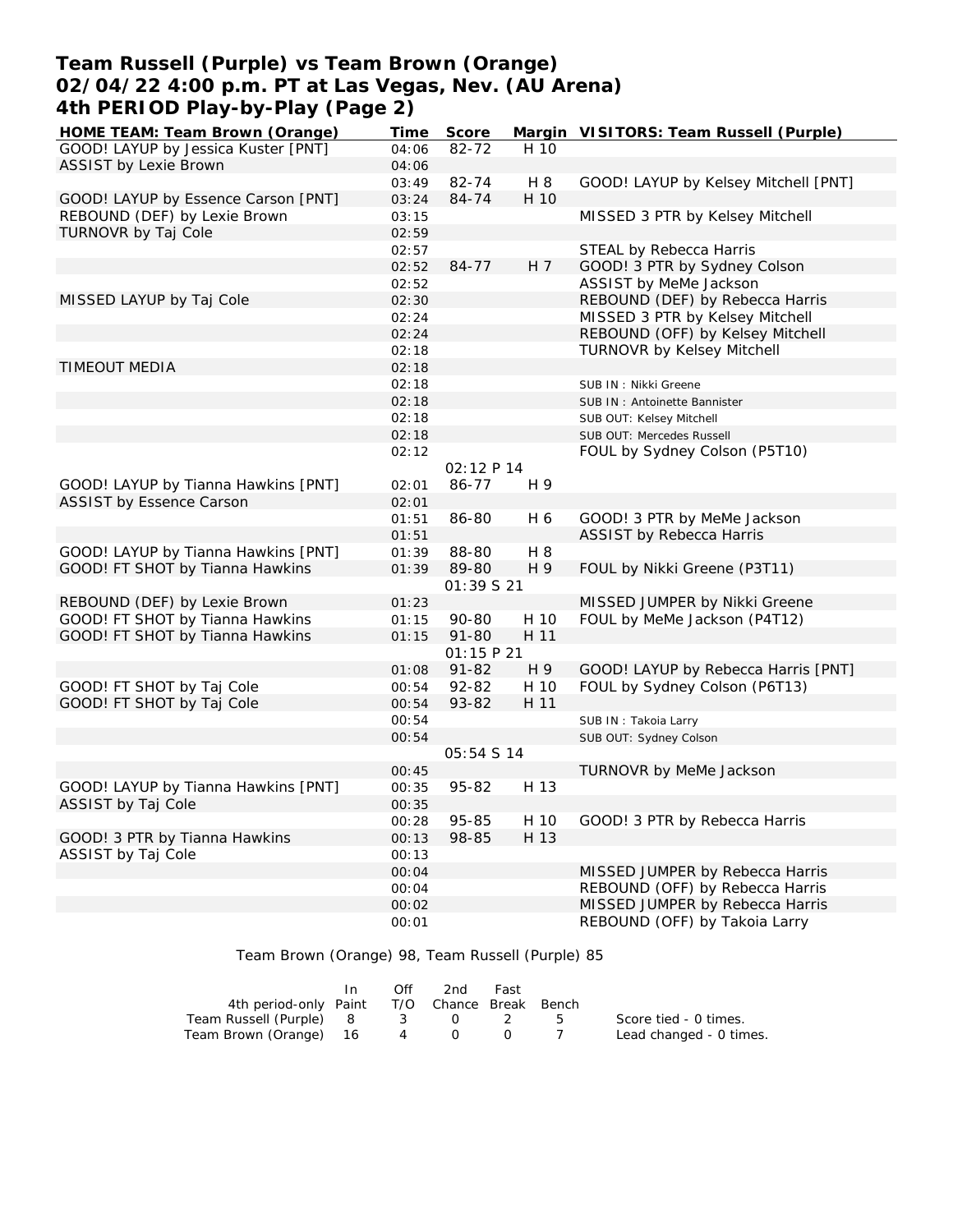#### **Official Basketball Box Score -- 1st Period-Only Team Russell (Purple) vs Team Brown (Orange) 02/04/22 4:00 p.m. PT at Las Vegas, Nev. (AU Arena)**

**Team Russell (Purple) 20**

|    |                        |         | Total    | $3-Ptr$       |         | Rebounds       |          |                |          |                |          |                  |            |          |                 |
|----|------------------------|---------|----------|---------------|---------|----------------|----------|----------------|----------|----------------|----------|------------------|------------|----------|-----------------|
| ## | Player                 |         |          | FG-FGA FG-FGA | FT-FTA  | Off Def        |          | Tot            | PF       | TPI            | Α        | TΟ               | <b>Blk</b> | Stl      | Min             |
| 06 | Kelsey Mitchell        | $\star$ | $2 - 4$  | $1 - 2$       | $0-0$   | O              |          |                | $\Omega$ | 5              | 3        | 2                | $\Omega$   |          | 8               |
| 13 | Mercedes Russell       | $\star$ | $1 - 5$  | $0 - 0$       | $1 - 2$ |                | 3        | 4              |          | 3 <sup>1</sup> |          | 0                | $\Omega$   | $\Omega$ | 10 <sup>°</sup> |
| 51 | Sydney Colson          | $\star$ | $1 - 3$  | $1 - 2$       | $0 - 0$ | O              |          |                |          | 3 <sup>1</sup> |          | $\Omega$         | O          | $\Omega$ |                 |
| 54 | Nikki Greene           | $\star$ | $O - 1$  | $0 - 0$       | $0 - 0$ | $\Omega$       |          |                | $\Omega$ | $\overline{O}$ | O        |                  | $\Omega$   |          | 7               |
| 90 | MeMe Jackson           | $\star$ | $2 - 4$  | $2 - 3$       | $0 - 0$ | O              |          |                | $\Omega$ | 6              | O        | $\left( \right)$ | $\Omega$   | 0        |                 |
| 15 | Rebecca Harris         |         | $1 - 2$  | $1 - 2$       | $O - O$ | $\Omega$       |          |                | $\Omega$ | 3              | $\Omega$ | $\Omega$         | $\Omega$   | $\Omega$ | 5               |
| 22 | Takoia Larry           |         | $0 - 0$  | $0 - 0$       | $0 - 0$ | 0              | $\Omega$ | 0              | $\Omega$ |                | $\Omega$ |                  | O          | $\Omega$ | $\overline{2}$  |
|    | Team                   |         |          |               |         | $\overline{2}$ |          | 3              |          |                |          |                  |            |          |                 |
|    | Totals                 |         | $7 - 19$ | $5 - 9$       | $1 - 2$ | 3              | 9        | $\overline{2}$ | 2        | 20             | 5        | 4                | O          |          |                 |
|    | $FG \%: 7-19$<br>36.8% |         |          |               |         |                |          |                |          |                |          |                  |            |          | Deadball        |

| I VJ 70.  | $1 - 17$ | 30.070 |
|-----------|----------|--------|
| 3FG %:    | 5-9      | 55.6%  |
| FT $\%$ : | 1-2      | 50.0%  |

**Team Brown (Orange) 21**

|    |                                                                                |         | Total     | 3-Ptr         |         | Rebounds       |                |                |           |                |          |          |            |                |                           |
|----|--------------------------------------------------------------------------------|---------|-----------|---------------|---------|----------------|----------------|----------------|-----------|----------------|----------|----------|------------|----------------|---------------------------|
| ## | Player                                                                         |         |           | FG-FGA FG-FGA | FT-FTA  | Off Def Tot    |                |                | <b>PF</b> | TPI            | A        | TO       | <b>Blk</b> | Stll           | Min                       |
| 04 | Lexie Brown                                                                    | $\star$ | $0 - 3$   | $O - 1$       | $0 - 0$ | 0              | 2              | 2              | O         | 0              | 2        | $\left($ | O          | $\mathbf{2}$   |                           |
| 05 | <b>Essence Carson</b>                                                          | $\star$ | $1 - 3$   | $O - 1$       | $0 - 0$ | $\Omega$       | $\overline{O}$ | $\overline{O}$ |           | $\overline{2}$ |          | $\Omega$ | $\Omega$   | $\Omega$       | 5                         |
| 14 | Taj Cole                                                                       | $\star$ | $3 - 4$   | $O - 1$       | $0 - 0$ | $\overline{O}$ | $\Omega$       | $\overline{O}$ | O         | 6              | 0        |          | $\circ$    | 2              | 9                         |
| 21 | <b>Tianna Hawkins</b>                                                          | $\star$ | $2 - 2$   | $0 - 0$       | $O - O$ | 1              | 2              | 3              |           | 4              | $\Omega$ | $\Omega$ | $\Omega$   | $\Omega$       | 5                         |
| 34 | Imani McGee-Stafford                                                           | $\star$ | $1 - 3$   | $0-0$         | $0-0$   | 0              | 2              | 2              | O         | 2              |          | 0        | $\Omega$   | 0              | 6                         |
| 12 | Kiki Harrigan                                                                  |         | $0 - 0$   | $0 - 0$       | $0 - 0$ | 0              | $\Omega$       | 0              | $\Omega$  | $\Omega$       | 0        |          | $\Omega$   | 0              | 5                         |
| 30 | Jessica Kuster                                                                 |         | $2 - 2$   | $0 - 0$       | $1 - 1$ | 0              | 2              | 2              | O         | 5              |          | $\Omega$ | $\circ$    | 0              | 6                         |
| 75 | Air Hearn                                                                      |         | $1 - 3$   | $0 - 2$       | $0 - 0$ | $\mathcal{O}$  |                |                | $\Omega$  | 2 <sub>1</sub> | $\Omega$ | $\Omega$ | $\Omega$   | $\Omega$       | 3                         |
|    | Team                                                                           |         |           |               |         | O              | O              | 0              |           |                |          |          |            |                |                           |
|    | <b>Totals</b>                                                                  |         | $10 - 20$ | $O-5$         | $1 - 1$ | 1              | 9              | 10             | 2         | 21             | 5        | 2        | $\Omega$   | $\overline{4}$ |                           |
|    | FG %: 10-20<br>50.0%<br>3FG %:<br>0.0%<br>$O - 5$<br>FT %:<br>100.0<br>$1 - 1$ |         |           |               |         |                |                |                |           |                |          |          |            |                | Deadball<br>Rebounds<br>O |

Officials: DeSelle Dean, Chastity Taylor, Cam Garber Technical fouls: Team Russell (Purple)-None. Team Brown (Orange)-None. Attendance:

| Score by periods      | 1st |  | 2nd $\sqrt{3}$ rd $\sqrt{4}$ th $\sqrt{2}$ | $T$ otai |
|-----------------------|-----|--|--------------------------------------------|----------|
| Team Russell (Purple) |     |  |                                            |          |
| Team Brown (Orange)   |     |  |                                            |          |

|        | In. | ∩ff | 2nd Fast                     |                  |     |
|--------|-----|-----|------------------------------|------------------|-----|
| Points |     |     | Paint T/O Chance Break Bench |                  |     |
| 93     |     |     | - 2                          | $\left( \right)$ | - 3 |
| 91     | 10  |     |                              | $\left( \right)$ |     |

Rebounds 1

Last FG - 93 1st-00:02, 91 1st-00:06.

Largest lead - 93 by 3 1st-06:16, 91 by 4 1st-09:20. 93 led for 04:13. 91 led for 24:09. Game was tied for 01:38.

| Score tied - 3 times.   |
|-------------------------|
| Lead changed - 6 times. |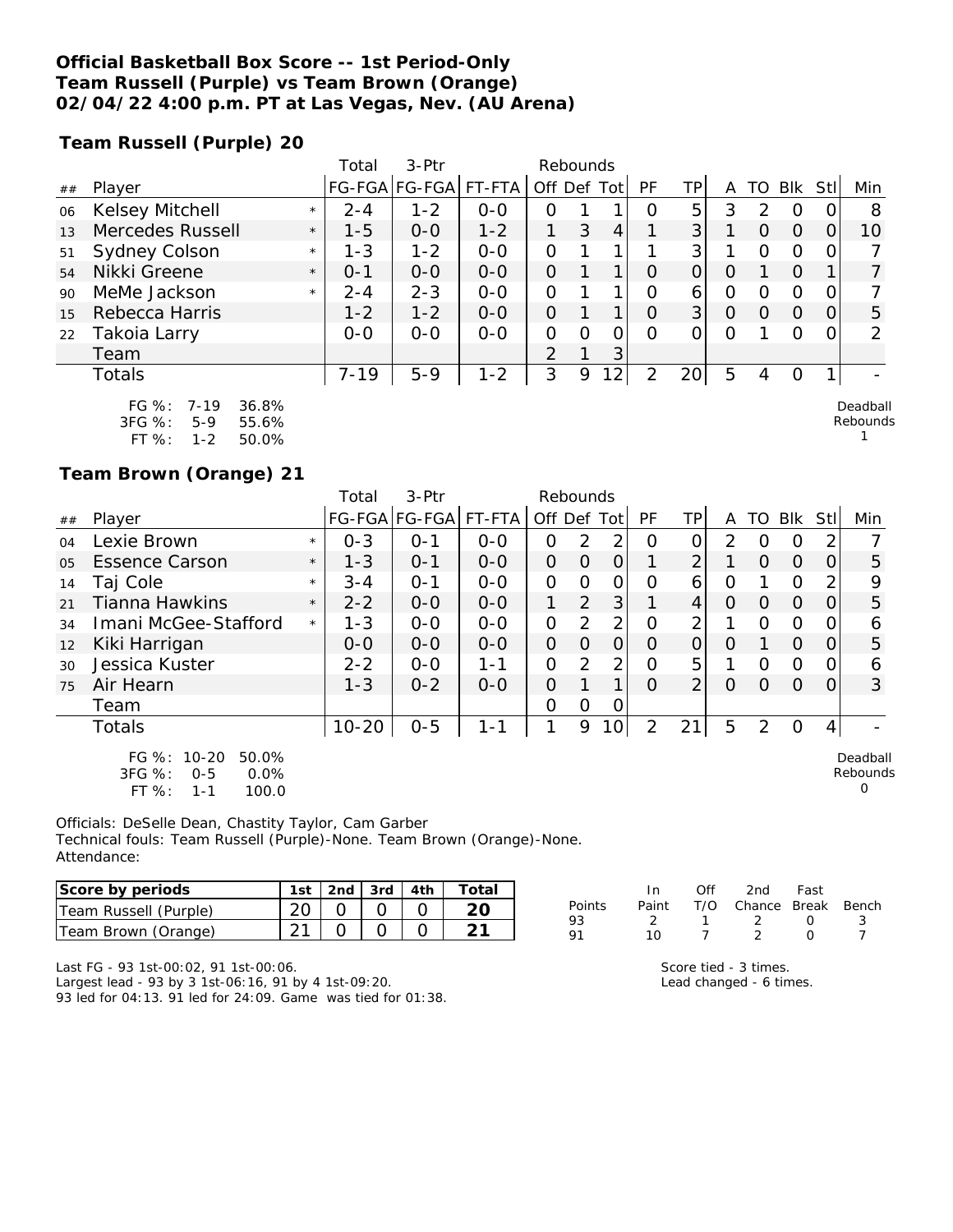#### **Official Basketball Box Score -- 2nd Period-Only Team Russell (Purple) vs Team Brown (Orange) 02/04/22 4:00 p.m. PT at Las Vegas, Nev. (AU Arena)**

**Team Russell (Purple) 17**

|    |                                                                                               |         | Total    | $3-$ Ptr      |         | Rebounds       |                |   |          |    |          |          |          |     |                      |
|----|-----------------------------------------------------------------------------------------------|---------|----------|---------------|---------|----------------|----------------|---|----------|----|----------|----------|----------|-----|----------------------|
| ## | Player                                                                                        |         |          | FG-FGA FG-FGA | FT-FTA  | Off Def Tot    |                |   | PF       | ΤP | A        | TO       | Blk      | Stl | Min                  |
| 06 | Kelsey Mitchell                                                                               | $\star$ | $1 - 3$  | $0 - 0$       | $O - O$ | 0              |                |   | Ω        | ⌒  |          | Ω        | $\circ$  |     | 9                    |
| 13 | <b>Mercedes Russell</b>                                                                       | $\star$ | $2 - 5$  | $0 - 0$       | $2 - 2$ | 0              | O              | O | Ω        | 6  | O        | $\Omega$ | $\Omega$ |     | 10                   |
| 51 | <b>Sydney Colson</b>                                                                          | $\star$ | $1 - 2$  | $0 - 0$       | $O - O$ | 0              |                |   | 2        | ⌒  |          |          | $\Omega$ |     |                      |
| 54 | Nikki Greene                                                                                  | $\star$ | $2 - 2$  | $0 - 0$       | $0 - 0$ | $\overline{O}$ |                | 1 |          | 4  | $\Omega$ | 0        |          | O   |                      |
| 90 | MeMe Jackson                                                                                  | $\star$ | $1 - 2$  | $1 - 2$       | $0 - 0$ | 0              | 3              | 3 | 2        | 3  | O        | 0        | 0        |     | 10                   |
| 15 | Rebecca Harris                                                                                |         | $0 - 0$  | $0 - 0$       | $0 - 0$ | $\overline{O}$ | O              | 0 |          | 0  |          |          | $\Omega$ | 0   | 4                    |
| 22 | Takoia Larry                                                                                  |         | $0 - 1$  | $0 - 0$       | $0 - 0$ | 0              | Ω              | O | ∩        | Ω  | O        | 0        | $\Omega$ |     | 2                    |
| 33 | Antoinette Bannister                                                                          |         | $0 - 0$  | $0 - 0$       | $0 - 0$ | 0              | $\Omega$       | Ω | $\Omega$ | 0  | 0        | $\Omega$ | $\Omega$ | O   | 2                    |
|    | Team                                                                                          |         |          |               |         |                | $\overline{2}$ | 3 |          |    |          |          |          |     |                      |
|    | Totals                                                                                        |         | $7 - 15$ | $1 - 2$       | $2 - 2$ |                | 8              | 9 | 6        | 17 | 3        | 3        |          |     |                      |
|    | $FG \%$ :<br>46.7%<br>$7 - 15$<br>$3FG \%$<br>$1 - 2$<br>50.0%<br>ET OZ .<br>っっ<br>100 $\cap$ |         |          |               |         |                |                |   |          |    |          |          |          |     | Deadball<br>Rebounds |

FT %: 2-2 100.0

#### **Team Brown (Orange) 23**

|                |                                                                                        |         | Total    | 3-Ptr         |         | Rebounds       |          |                |           |                |          |          |          |                |                                  |
|----------------|----------------------------------------------------------------------------------------|---------|----------|---------------|---------|----------------|----------|----------------|-----------|----------------|----------|----------|----------|----------------|----------------------------------|
| ##             | Player                                                                                 |         |          | FG-FGA FG-FGA | FT-FTA  | Off Def Tot    |          |                | <b>PF</b> | TP             | A        | TO       | Blk      | StII           | Min                              |
| O <sub>4</sub> | Lexie Brown                                                                            | $\star$ | $1 - 3$  | $1 - 2$       | $2 - 2$ | 0              | 3        | 3              | O         | 5              | 2        |          | O        |                | 10                               |
| 05             | <b>Essence Carson</b>                                                                  | $\star$ | $0 - 2$  | $O - 1$       | $0 - 0$ | $\Omega$       |          | 1              | $\Omega$  | 0              | $\Omega$ | O        |          | 0              |                                  |
| 14             | Taj Cole                                                                               | $\star$ | $4 - 8$  | $2 - 4$       | 1-1     | 0              | 0        | O              | 2         | 11             | 0        | $\Omega$ | $\Omega$ |                | 10                               |
| 21             | <b>Tianna Hawkins</b>                                                                  | $\star$ | $2 - 2$  | $1 - 1$       | $2 - 2$ |                | 1        | $\overline{2}$ | $\Omega$  | $\overline{7}$ | $\Omega$ | $\Omega$ | $\Omega$ | 0              | 6                                |
| 34             | Imani McGee-Stafford                                                                   | $\star$ | $O-O$    | $0 - 0$       | $O-O$   | $\Omega$       |          | $\mathbf 1$    | $\Omega$  | 0              |          | O        | O        | $\Omega$       | 8                                |
| 12             | Kiki Harrigan                                                                          |         | $0 - 1$  | $O - 1$       | $0-0$   | $\overline{O}$ | $\Omega$ | $\overline{O}$ | 0         | $\overline{O}$ | $\Omega$ | 0        | 0        | O              | 3                                |
| 30             | Jessica Kuster                                                                         |         | $0 - 3$  | $O - 1$       | $0-0$   | 2              | $\Omega$ | $\overline{2}$ | ∩         | 0              |          | ∩        | $\Omega$ | 0              | 4                                |
|                | Team                                                                                   |         |          |               |         |                |          | 2              |           |                |          |          |          |                |                                  |
|                | <b>Totals</b>                                                                          |         | $7 - 19$ | $4 - 10$      | $5 - 5$ | 4              | 7        | 11             | 2         | 23             | 4        |          |          | $\overline{2}$ |                                  |
|                | $FG \%: 7-19$<br>36.8%<br>$3FG \%$<br>$4 - 10$<br>40.0%<br>$FT$ %:<br>100.0<br>$5 - 5$ |         |          |               |         |                |          |                |           |                |          |          |          |                | Deadball<br>Rebounds<br>$\Omega$ |

Officials: DeSelle Dean, Chastity Taylor, Cam Garber Technical fouls: Team Russell (Purple)-None. Team Brown (Orange)-None. Attendance:

| Score by periods      | 1st | 2nd $\sqrt{3}$ rd $\sqrt{4}$ th | Total |
|-----------------------|-----|---------------------------------|-------|
| Team Russell (Purple) |     |                                 |       |
| Team Brown (Orange)   |     |                                 |       |

|        | In.   | ∩ff | 2nd Fast               |                  |                  |
|--------|-------|-----|------------------------|------------------|------------------|
| Points | Paint |     | T/O Chance Break Bench |                  |                  |
| 93     | 10.   | O   | $\left( \right)$       | $\left( \right)$ | $\left( \right)$ |
| 91     |       | 6   | 6                      |                  | $\cap$           |

Last FG - 93 2nd-02:36, 91 2nd-01:02. Largest lead - 93 by 7 2nd-07:42, 91 by 7 2nd-01:02. 93 led for 02:48. 91 led for 14:32. Game was tied for 02:40.

| Score tied - 4 times.   |
|-------------------------|
| Lead changed - 4 times. |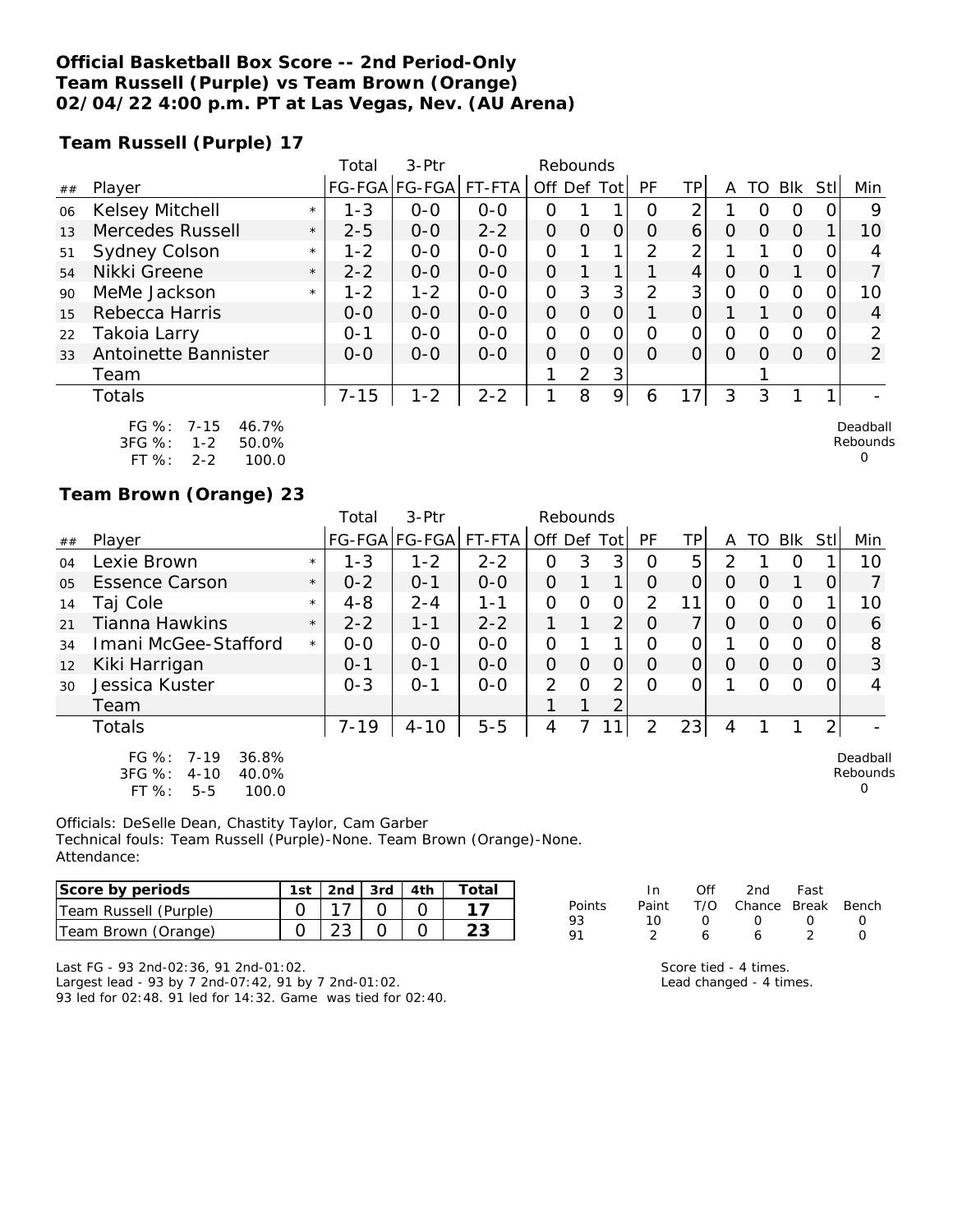#### **Official Basketball Box Score -- 3rd Period-Only Team Russell (Purple) vs Team Brown (Orange) 02/04/22 4:00 p.m. PT at Las Vegas, Nev. (AU Arena)**

**Team Russell (Purple) 25**

|    |                                                                |         | Total    | 3-Ptr                 |         |             | Rebounds       |                |    |                |   |    |          |     |                      |
|----|----------------------------------------------------------------|---------|----------|-----------------------|---------|-------------|----------------|----------------|----|----------------|---|----|----------|-----|----------------------|
| ## | Player                                                         |         |          | FG-FGA FG-FGA  FT-FTA |         | Off Def Tot |                |                | PF | TP.            | A | TO | Blk      | Stl | Min                  |
| 06 | Kelsey Mitchell                                                | $\star$ | $1 - 3$  | $0 - 0$               | $0 - 0$ | Ω           | Ω              | Ω              | 2  | ◠              | Ο |    | $\Omega$ |     |                      |
| 13 | Mercedes Russell                                               | $\star$ | $1 - 2$  | $0 - 0$               | $4 - 4$ |             |                | $\overline{2}$ | O  | 6              | 3 | 0  | $\Omega$ | 2   | 8                    |
| 51 | <b>Sydney Colson</b>                                           | $\star$ | $0 - 2$  | $0 - 0$               | $0 - 0$ | 0           | Ω              |                |    |                |   | O  | O        |     |                      |
| 54 | Nikki Greene                                                   | $\star$ | $3 - 3$  | $0 - 0$               | $2 - 3$ |             | $\overline{2}$ | 3 <sub>l</sub> | O  | 8              | 0 | 0  | $\Omega$ |     | 8                    |
| 90 | MeMe Jackson                                                   | $\star$ | $2 - 3$  | $1 - 2$               | $O-O$   | 0           | 2              | っ              |    | 5              |   | Ω  | 0        |     | 10                   |
| 15 | Rebecca Harris                                                 |         | $0 - 2$  | $0 - 0$               | $2 - 2$ | 0           | Ο              |                | O  | $\overline{2}$ | O | 0  | $\Omega$ |     | 6                    |
| 33 | Antoinette Bannister                                           |         | 1-1      | $0 - 0$               | $0 - 0$ | 0           | ∩              |                |    | ◠              |   |    | $\Omega$ |     |                      |
|    | Team                                                           |         |          |                       |         | Ο           | Ο              | 0              |    |                |   |    |          |     |                      |
|    | Totals                                                         |         | $8 - 16$ | $1 - 2$               | $8 - 9$ | 2           | 5              | 7              | 5  | 25             | 6 | っ  | 0        | 3   |                      |
|    | $FG \%$ :<br>$8 - 16$<br>50.0%<br>$3FG \%$<br>50.0%<br>$1 - 2$ |         |          |                       |         |             |                |                |    |                |   |    |          |     | Deadball<br>Rebounds |

| 3FG %:    | 1-2 | 50.0% |
|-----------|-----|-------|
| FT $\%$ : | 8-9 | 88.9% |

**Team Brown (Orange) 22**

|                |                                                                                       |         | Total    | 3-Ptr                | Rebounds |             |          |          |           |                |          |                |            |                |                                  |
|----------------|---------------------------------------------------------------------------------------|---------|----------|----------------------|----------|-------------|----------|----------|-----------|----------------|----------|----------------|------------|----------------|----------------------------------|
| ##             | Player                                                                                |         |          | FG-FGA FG-FGA FT-FTA |          | Off Def Tot |          |          | <b>PF</b> | ΤP             | A        | TO             | <b>BIK</b> | Stll           | Min                              |
| 04             | Lexie Brown                                                                           | $\star$ | $1 - 3$  | $0 - 2$              | $O - O$  | 0           |          |          |           | 2              |          | O              | $\Omega$   | 0              | 8                                |
| 0 <sub>5</sub> | <b>Essence Carson</b>                                                                 | $\star$ | $1 - 2$  | $O - 1$              | $2 - 2$  |             | $\Omega$ |          |           | $\overline{4}$ | $\Omega$ | $\overline{2}$ | $\Omega$   | $\overline{O}$ | 10                               |
| 14             | Taj Cole                                                                              | $\star$ | 1-1      | $0 - 0$              | $O - O$  | 0           |          |          |           | 2              | 3        | $\overline{2}$ | $\Omega$   | 0              |                                  |
| 21             | Tianna Hawkins                                                                        | $\star$ | $4 - 7$  | $1 - 2$              | $1 - 1$  | 1           | 2        | 3        |           | 10             | $\Omega$ |                | $\Omega$   | $\Omega$       | 10                               |
| 34             | Imani McGee-Stafford                                                                  | $\star$ | $1 - 2$  | $0 - 0$              | $O - O$  |             |          | 2        | 3         | $\overline{2}$ |          |                | $\Omega$   |                |                                  |
| 17             | Becca Wann-Taylor                                                                     |         | $1 - 1$  | $O-O$                | $O - 1$  | 0           | $\Omega$ | $\Omega$ |           | 2              | $\Omega$ | $\Omega$       | $\Omega$   | $\Omega$       |                                  |
| 30             | Jessica Kuster                                                                        |         | $0 - 0$  | $0 - 0$              | $0 - 0$  | 0           | $\Omega$ | 0        |           | O              | 0        | $\Omega$       | $\Omega$   | 0              | $\overline{2}$                   |
| 75             | Air Hearn                                                                             |         | $0 - 0$  | $0 - 0$              | $0 - 0$  | $\Omega$    | $\Omega$ | $\Omega$ | $\Omega$  | $\Omega$       | $\Omega$ | $\Omega$       | $\Omega$   | $\Omega$       | 2                                |
|                | Team                                                                                  |         |          |                      |          | O           |          |          |           |                |          |                |            |                |                                  |
|                | Totals                                                                                |         | $9 - 16$ | $1 - 5$              | $3 - 4$  | 3           | 6        | 9        | 9         | 22             | 5        | 6              | $\Omega$   | 1              |                                  |
|                | 56.3%<br>FG %:<br>$9 - 16$<br>3FG %:<br>20.0%<br>$1 - 5$<br>FT %:<br>75.0%<br>$3 - 4$ |         |          |                      |          |             |          |          |           |                |          |                |            |                | Deadball<br>Rebounds<br>$\Omega$ |

Officials: DeSelle Dean, Chastity Taylor, Cam Garber Technical fouls: Team Russell (Purple)-None. Team Brown (Orange)-None. Attendance:

| Score by periods      | 1st | 2nd $\frac{1}{3}$ 3rd $\frac{1}{4}$ 4th | Total |
|-----------------------|-----|-----------------------------------------|-------|
| Team Russell (Purple) |     |                                         |       |
| Team Brown (Orange)   |     |                                         |       |

|        | In. | Off    | 2nd Fast                     |                |  |
|--------|-----|--------|------------------------------|----------------|--|
| Points |     |        | Paint T/O Chance Break Bench |                |  |
| 93     | 8.  | ່ 10   | - 3 -                        | $\overline{2}$ |  |
| 91     | 10  | $\cap$ | $\Lambda$                    | - 2            |  |

1

Last FG - 93 3rd-01:46, 91 3rd-00:12.

Largest lead - 93 by 7 2nd-07:42, 91 by 10 3rd-04:05. 93 led for 00:00. 91 led for 09:42. Game was tied for 00:18.

| Score tied - 1 time.    |  |
|-------------------------|--|
| Lead changed - 0 times. |  |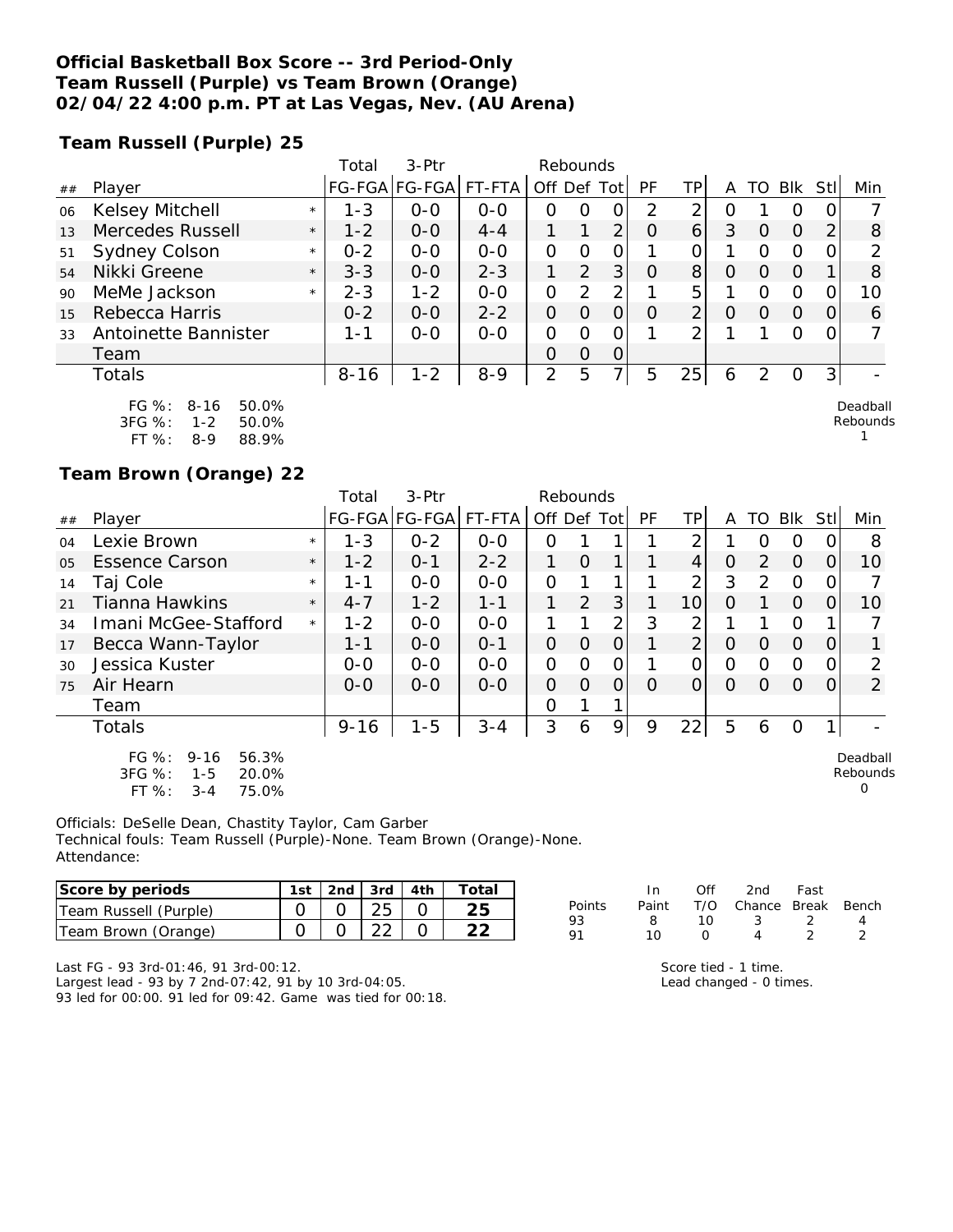#### **Official Basketball Box Score -- 4th Period-Only Team Russell (Purple) vs Team Brown (Orange) 02/04/22 4:00 p.m. PT at Las Vegas, Nev. (AU Arena)**

**Team Russell (Purple) 23**

|    |                                                              |         | Total    | $3-Ptr$               |         | Rebounds    |          |                |               |                |          |          |          |      |                      |
|----|--------------------------------------------------------------|---------|----------|-----------------------|---------|-------------|----------|----------------|---------------|----------------|----------|----------|----------|------|----------------------|
| ## | Player                                                       |         |          | FG-FGA FG-FGA  FT-FTA |         | Off Def Tot |          |                | PF            | ТP             | A        |          | TO BIK   | Stll | Min                  |
| 06 | Kelsey Mitchell                                              | $\star$ | $2 - 5$  | $0 - 3$               | $0 - 0$ | 2           |          | ⌒              | Ω             | 4              | O        |          | O        |      | Ô                    |
| 13 | Mercedes Russell                                             | $\star$ | $1 - 2$  | $0 - 0$               | $0 - 0$ | O           | $\Omega$ | 0              |               | $\overline{2}$ | 2        |          | $\Omega$ |      |                      |
| 51 | Sydney Colson                                                | $\star$ | $2 - 2$  | $2 - 2$               | $0 - 0$ | 0           | Ω        | Ο              | 2             | 6              | 0        | $\Omega$ | $\circ$  |      | 6                    |
| 54 | Nikki Greene                                                 | $\star$ | $1 - 2$  | $0 - 0$               | $1 - 2$ | 0           |          | 1 <sub>1</sub> | $\mathcal{P}$ | 3              | O        | 0        | $\Omega$ |      |                      |
| 90 | MeMe Jackson                                                 | $\star$ | $1 - 2$  | $1 - 2$               | $0 - 0$ | $\Omega$    | 0        | 0              |               | 3 <sup>1</sup> |          |          | $\Omega$ |      |                      |
| 15 | Rebecca Harris                                               |         | $2 - 6$  | $1 - 1$               | $0 - 0$ |             | 1        | $\overline{2}$ |               | 5              |          | $\Omega$ | $\Omega$ |      | 8                    |
| 22 | Takoia Larry                                                 |         | $0 - 0$  | $O-O$                 | $0 - 0$ |             | Ω        | 1              | $\Omega$      | 0              | 0        | $\Omega$ | $\Omega$ | O    | $0+$                 |
| 33 | Antoinette Bannister                                         |         | $0 - 0$  | $0 - 0$               | $0 - 0$ | O           | $\Omega$ | O              |               | 0              | $\Omega$ |          | $\Omega$ | O    | 4                    |
|    | Team                                                         |         |          |                       |         | 0           |          |                |               |                |          |          |          |      |                      |
|    | Totals                                                       |         | $9 - 19$ | $4 - 8$               | $1 - 2$ | 4           | 3        | 7 <sub>1</sub> | 8             | 23             | 4        | 4        | 0        | 2    |                      |
|    | $FG \%$ :<br>$9 - 19$<br>47.4%<br>3FG %:<br>50.0%<br>$4 - 8$ |         |          |                       |         |             |          |                |               |                |          |          |          |      | Deadball<br>Rebounds |

FT %: 1-2 50.0%

#### **Team Brown (Orange) 32**

|                |                                                                                 |         | Total     | 3-Ptr                | Rebounds |             |          |                 |                |                |   |               |            |     |                           |
|----------------|---------------------------------------------------------------------------------|---------|-----------|----------------------|----------|-------------|----------|-----------------|----------------|----------------|---|---------------|------------|-----|---------------------------|
| ##             | Player                                                                          |         |           | FG-FGA FG-FGA FT-FTA |          | Off Def Tot |          |                 | PF             | TP.            | A | TO            | <b>BIK</b> | Stl | Min                       |
| 04             | Lexie Brown                                                                     | $\star$ | 1 - 1     | $0 - 0$              | $O - O$  | 0           | 4        |                 |                | ⌒              | 3 | ი             | O          |     | 10                        |
| 0 <sub>5</sub> | <b>Essence Carson</b>                                                           | $\star$ | $1 - 2$   | $O - 1$              | $0 - 0$  | 0           |          | 1               | Ω              | $\overline{2}$ | 2 | O             | $\Omega$   | O   | 10                        |
| 14             | Taj Cole                                                                        | $\star$ | $1 - 2$   | $0 - 0$              | $2 - 2$  | O           |          | 1               | Ω              | 4              | 3 | $\mathcal{P}$ | $\Omega$   | Ω   | 10                        |
| 21             | Tianna Hawkins                                                                  | $\star$ | $6 - 7$   | $1 - 2$              | $4 - 4$  | 0           | O        | 0               | 0              | 17             | Ο |               | $\Omega$   |     | 10                        |
| 34             | Imani McGee-Stafford                                                            | $\star$ | $O-O$     | $0 - 0$              | $O - O$  | 0           | Ω        | 0               |                |                | ი | Ω             | 0          |     |                           |
| 30             | Jessica Kuster                                                                  |         | $3 - 3$   | $1 - 1$              | $0 - 0$  | 0           | $\Omega$ | O               | Ω              | ⇁              | Ω | O             | $\Omega$   | Ω   | 8                         |
|                | Team                                                                            |         |           |                      |          | 0           | Ο        | 0               |                |                |   |               |            |     |                           |
|                | Totals                                                                          |         | $12 - 15$ | $2 - 4$              | $6 - 6$  | 0           | 6        | $\vert 6 \vert$ | $\overline{2}$ | 32             | 8 | 3             | 0          |     |                           |
|                | FG %: 12-15<br>80.0%<br>3FG %:<br>$2 - 4$<br>50.0%<br>FT %:<br>100.0<br>$6 - 6$ |         |           |                      |          |             |          |                 |                |                |   |               |            |     | Deadball<br>Rebounds<br>0 |

Officials: DeSelle Dean, Chastity Taylor, Cam Garber Technical fouls: Team Russell (Purple)-None. Team Brown (Orange)-None. Attendance:

| Score by periods      | 1st i | <sup>ว</sup> nd เ | 3rd | 4th         | otal |        |       | Of  | 2nd    | Fast  |       |
|-----------------------|-------|-------------------|-----|-------------|------|--------|-------|-----|--------|-------|-------|
| Team Russell (Purple) |       |                   |     | ົດລ<br>∠J   | つつ   | Points | Paint | T/O | Chance | Break | Bench |
| Team Brown (Orange)   |       |                   |     | $\cap$<br>ັ | າ າ  |        |       |     |        |       |       |

Last FG - 93 4th-00:28, 91 4th-00:13.

Largest lead - 93 by 7 2nd-07:42, 91 by 13 4th-00:35. 93 led for 00:00. 91 led for 00:-12. Game was tied for 00:00.

| 8 <sup>8</sup> | 3 0            |                | $\overline{2}$ |  |
|----------------|----------------|----------------|----------------|--|
| 16             | $\overline{4}$ | $\overline{0}$ | $\overline{O}$ |  |
|                |                |                |                |  |
|                |                |                |                |  |

Score tied - 0 times. Lead changed - 0 times. ں<br>1